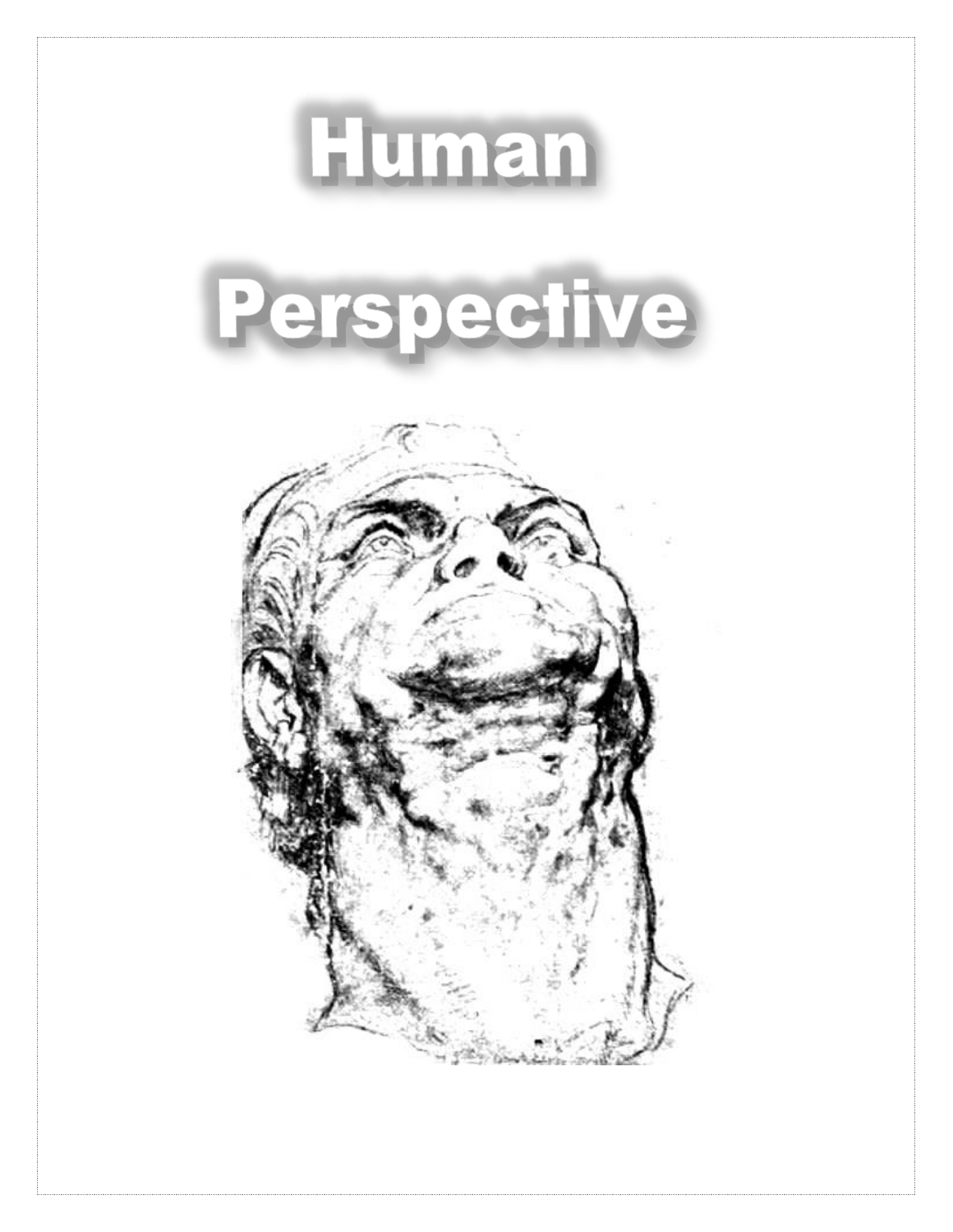the mysearch.org.uk website

All great truths begin as blasphemies copyright ©: 2004-2018

# **Contents**

Note: Every section title in the main body of the document is a link to the corresponding Mysearch website page, which may contain more information and quotes.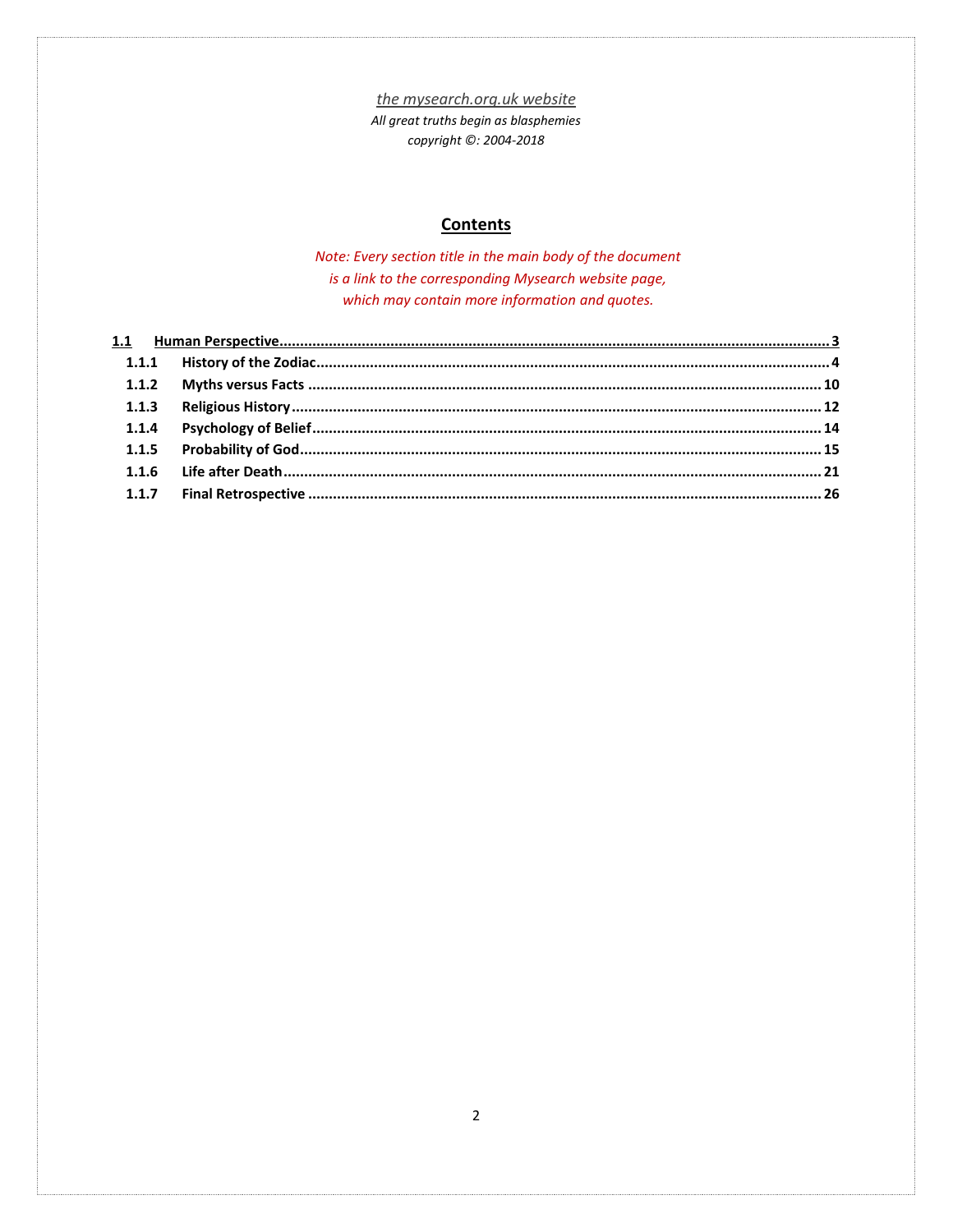### <span id="page-2-0"></span>**1.1** *[Human Perspective](http://www.mysearch.org.uk/website2/html/246.Beliefs.html)*

In the current context, the idea of a human perspective is being used to suggest a mode of objective thinking, based wherever possible on empirical evidence, rather than the acceptance of some super-natural deity based on either unsupported scriptures, superstition or even simple falsehood. As such, this discussion will start by making reference to an earlier discussion of '*[theological belief'](http://www.mysearch.org.uk/website1/html/49.Theology.html)* that was part of a wider '*[worldview](http://www.mysearch.org.uk/website1/html/5.Worldviews.html)*' discussion for reasons that will be outlined below. However, before embarking on this discussion, it is possibly necessary to explain the premise of the '*human perspective'*.



"I didn't know secular humanists had missionaries!"

*If you reject the idea of miracles, unless supported by* 

*extraordinary empirical evidence, as yet absent, then almost all religious belief has to be questioned, at least, in terms of its many miraculous events. However, while this perspective might also question the 'historical truth' of almost all religious belief, it does not necessarily reject or attack the reasons as to why so many people believe in so many apparently different and contradictory religions. This said, from an agnostic position, all religious beliefs are open to critical questioning, which might then be rejected on the grounds of both scientific and historic evidence, while leaving the door open to the larger issue of whether there is purpose in the universe. However, this position does not pre-suppose that a purpose exists, simply that it cannot necessarily be proved or disproved at this stage.*

Over the years since the first Mysearch review of theology, as cited above, many more people are publishing video material via YouTube, which may either support or challenge previous conclusions, although the proliferation of so many different views via this media has to be considered with care. For, today, we are possibly more conscious of the issue of '*[fake news'](https://en.wikipedia.org/wiki/Fake_news)* and our susceptibility to simply accept information because it confirms an existing worldview - see *[confirmation bias](https://en.wikipedia.org/wiki/Confirmation_bias)*. In this context, the return to this topic was triggered by a video entitled '*[Religion-The Shocking](https://www.youtube.com/watch?v=Pj9QYWlX2QA) Truth'* that appear to suggest that many religions have a common history that might be linked to astrology and the mythology surrounding the constellations of the zodiac. At face-value, this video appears to forward a compelling story that the myths of the Egyptian sun-god '*[Horus](https://en.wikipedia.org/wiki/Horus)*', as underpinned by the *[astrology](https://en.wikipedia.org/wiki/Astrology)* of the *[zodiac constellations](https://en.wikipedia.org/wiki/Zodiac)*, has many parallels with later religions, e.g. Christianity. A subsequent search, then highlighted a similar video '*[Zeitgeist Part 1: The Greatest Story Ever Told'](https://www.youtube.com/watch?v=xt-qYDb7UcI)* that pretty much repeated the claims of the first video cited above, which might also be reviewed in textual form via the following *[linked](https://xrystiann.wordpress.com/tag/cross-of-the-zodiac/)  [website](https://xrystiann.wordpress.com/tag/cross-of-the-zodiac/)*. Of course, the acceptance of these videos at face-value also raises a question:

### *Do they only appeal to a certain confirmation bias?*

While this is entirely possible, the rest of this discussion is an attempt to conform to the basic principles adopted throughout the Mysearch website based on *[William Clifford's](http://www.mysearch.org.uk/website1/html/34.Clifford.html)* essay entitled '*[The Ethics of Belief'](http://www.mysearch.org.uk/website1/html/64.Ethics.html)*, i.e. duty of inquiry, weight of authority and limits of inference. Therefore, in this spirit, it needs to be highlighted from the outset that many have questioned the accuracy of many of the claims in the previous videos, i.e. that religious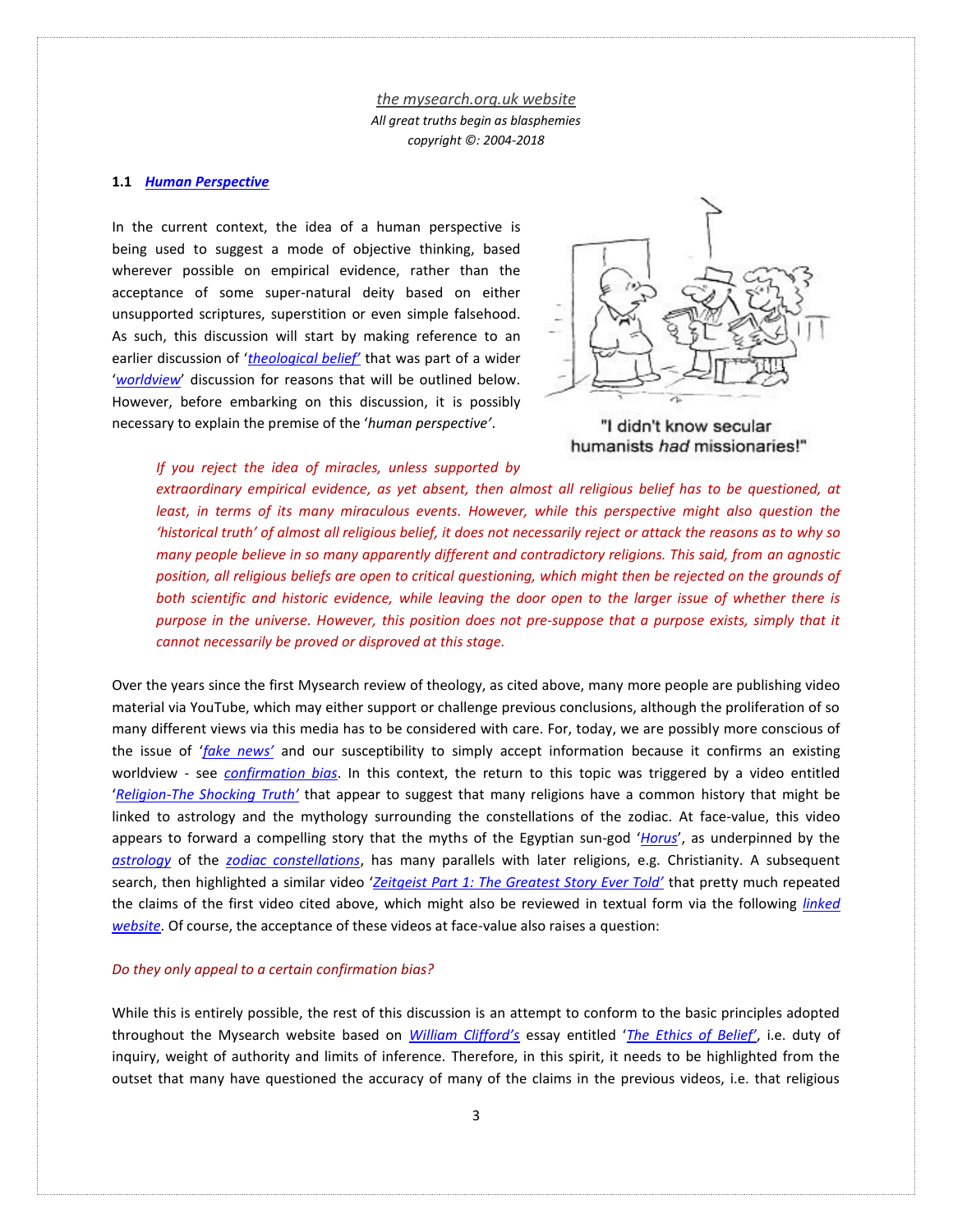beliefs can be traced back to astrological events linked to the zodiac, both in terms of mythology and as a foundation of astronomy. However, while also being open to the criticism of confirmation bias, the following four videos might provide another introduction of the scope of the discussion to follow for those who may be new to this debate.

- *[The Mythicist Position](https://www.youtube.com/watch?v=63BNKhGAVRQ)*
- *[Osiris: Pagan Origins of Christianity](https://www.youtube.com/watch?v=YZmvBzBpt14)*
- *[Jesus is a myth](https://www.youtube.com/watch?v=3Mx3un_AzZI)*
- *[Are the New Testament gospels history?](https://www.youtube.com/watch?v=rsaRQDxmLqY)*

While the links above might appear particularly biased against Christianity, it is not the intent of this particular discussion as equal scepticism has previously been expressed about *[Judaism](http://www.mysearch.org.uk/website1/html/55.Judaism.html)*, *[Christianity](http://www.mysearch.org.uk/website1/html/56.Christianity.html)* and *[Islam](http://www.mysearch.org.uk/website1/html/62.Islam.html)* on the grounds of miracles that cannot be supported by known science or events that cannot be empirically supported by history. However, the role of the astrological zodiac in earlier religious beliefs has not previously been considered and will therefore be the first issues reviewed in outline.

### <span id="page-3-0"></span>**1.1.1** *[History of the Zodiac](http://www.mysearch.org.uk/website2/html/247.Zodiac.html)*

Some 10,000 years ago, humanity underwent a step-change in its cultural evolution as it transitioned from a nomadic hunter-gather existence into settlements founded on agriculture. This development would eventually spread around the world and might help explain why, in a historical context, there is often a common *'theme*' underpinning religious belief based on Sun worship, which might be anchored to the primal belief that the Sun was the *'bringer of life'* on which the agricultural revolution was so dependent.

*Note: If we were to pick a fairly arbitrary figure of 100,000 years for the migration of homo-sapiens out of Africa and equate a human generation to 20 years, then 5,000 generations of humanity have existed in that* 

*time. In comparison, only 500 generations would have existing in the 10,000 years since the start of the agricultural revolution alluded to above. Therefore, in general terms, some 4,500 generations of humanity existed even before the earliest recorded history, such that we might only surmise what these people believed about the 'meaning of life' and passed to their descendants.*

If we try to put ourselves in the position of those who lived 500 generations ago, we might realise that any stories about the creation of life passed to them by even earlier generations might naturally be considered in terms of the '*bringer of life'*, i.e. the Sun. Of course, today,



most might readily accept that anybody directing a question about the '*meaning of life'* towards the Sun, as a physical body in the solar system rather than as a deity, would probably not have received a direct answer, although this probably did not exclude some form of answer of being constructed by those asking this sort of question. It is known that the idea of some form of a Sun-god, or Sun Goddess, has been found throughout most of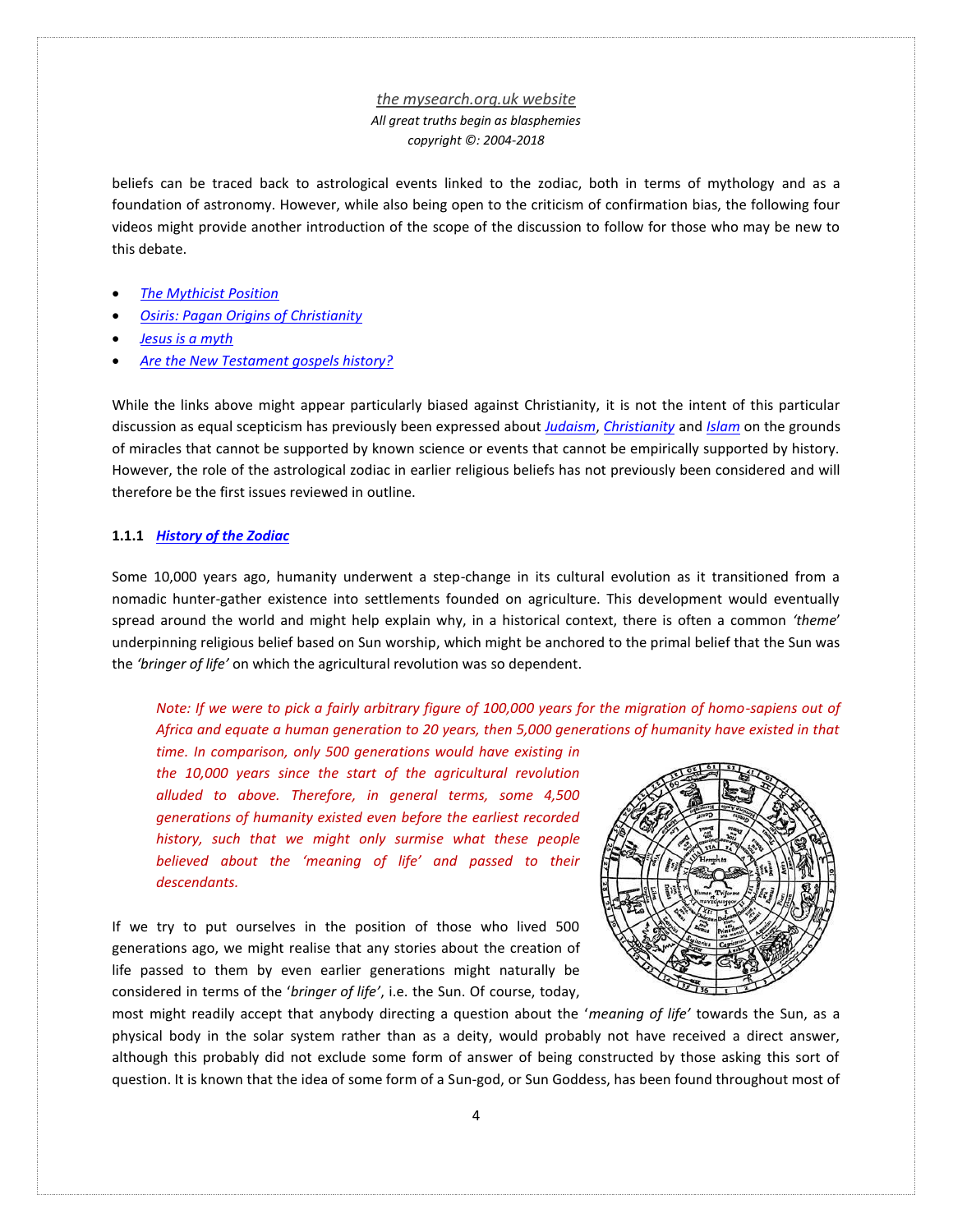recorded history in various forms and across multiple cultures – see '*[List of Sun God](https://en.wikipedia.org/wiki/List_of_solar_deities)s'*. Of course, given the span of time under consideration, some care is needed in separating what may have only been myth from what might have had some factual basis in history. This may be especially true when considering the many conflicting *'histories'* associated with ancient Egypt and its many religious deities and semi-deities. For example, the story of '*[Horus](https://en.wikipedia.org/wiki/Horus)*' is often considered to be one of the earliest and most significant ancient Egyptian Sun-gods, which could be a merging of history and myth, where '*Horu*s' may have originally been based on a real person, a pharaoh-king, who was later merged into myth as the name given to the rising sun, along with *['Ra'](https://en.wikipedia.org/wiki/Ra)* as the noon sun and *[Osiris](https://en.wikipedia.org/wiki/Osiris)*, the god of the dead, associated with the dying or setting sun. In one form or another, these types of sun-god deities were worshipped from the late *[prehistoric-Egyptian](https://en.wikipedia.org/wiki/Prehistoric_Egypt)* period, i.e. 3100 BCE, until the time of the *[Ptolemaic](https://en.wikipedia.org/wiki/Ptolemaic_Kingdom)  [Kingdom](https://en.wikipedia.org/wiki/Ptolemaic_Kingdom)*, i.e. 323-30 BCE. However, as a basic premise, it does not seem unreasonable to assume that many other earlier cultures developed myths surrounding deities that lived in the heavens, which we might now assumed to be allegories based on anthropomorphic characterisations of the Sun, Moon and stars, although possibly originally based on real people in earlier history.

*Note: Over a period of many thousands of years, [Egyptian civilization](https://en.wikipedia.org/wiki/Ancient_Egypt) developed along the Nile River, which supported the rich soil necessary for growing crops for an expanding population. However, the Egyptians also kept written records using a writing system known as hieroglyphics, which have been preserved on stone, clay and papyrus, although few papyrus documents have survived. From this recorded history, we know that Egypt was an important political and economic power at that time based on its agricultural production and other economic resources, which was supported by wide-reaching trade networks along the Nile, the Red Sea and Near East. This civilisation would have had a complex social structure ruled by successive divine God-king dynasties in which the Horus myth possibly developed over a period of some 3000 years, i.e. 150 generations.* 

While not necessarily being too accurate with a timeline stretching back some 3000 BCE, we know that various civilisations in the '*[Middle-](https://en.wikipedia.org/wiki/Middle_East)East'* region had started to emerge that were becoming increasingly sophisticated in terms of written language and mathematics. As a consequence, these early civilisations started to systematically observe the movement of stars and planets in the sky, not only as an extension of their mythical stories about heavenly Sun-gods, but also because it helped them track the passing seasons, such that the planting of crops could be planned. However, over time, a body of knowledge about the movement of the stars and planets began to be formalised into a system of *'[astrology](https://en.wikipedia.org/wiki/Astrology)'* that divided the '*[heavens'](https://en.wikipedia.org/wiki/Heaven)* into groups of '*[constellations](https://en.wikipedia.org/wiki/Constellation)*' that forms the '*[zodiac](https://en.wikipedia.org/wiki/Zodiac)*'. The earliest evidence of a developing constellation map comes from inscriptions on stones and clay tablets found in *[Mesopotamia](https://en.wikipedia.org/wiki/Mesopotamia)*, dating back to 3000 BCE, although the wider naming of the constellations probably took place much later between 1300-1000 BCE.

*Note: Today, the [Babylonians](https://en.wikipedia.org/wiki/Babylonia) are often credited with the initial development of what is now called astrology, although for more than 2,000 years, astrology and [astronomy](https://en.wikipedia.org/wiki/Astronomy) were the same science. However, while the word 'zodiac' is derived from the Greek word meaning 'circle of animals' its development can also be traced to ancient Egypt that was subsequently developed further by the Babylonians.* 

In part, we might consider the earliest development of the zodiac as a response to the big question about the '*meaning of life'*, which might have initially focused religious belief skywards to the various Sun-gods of antiquity.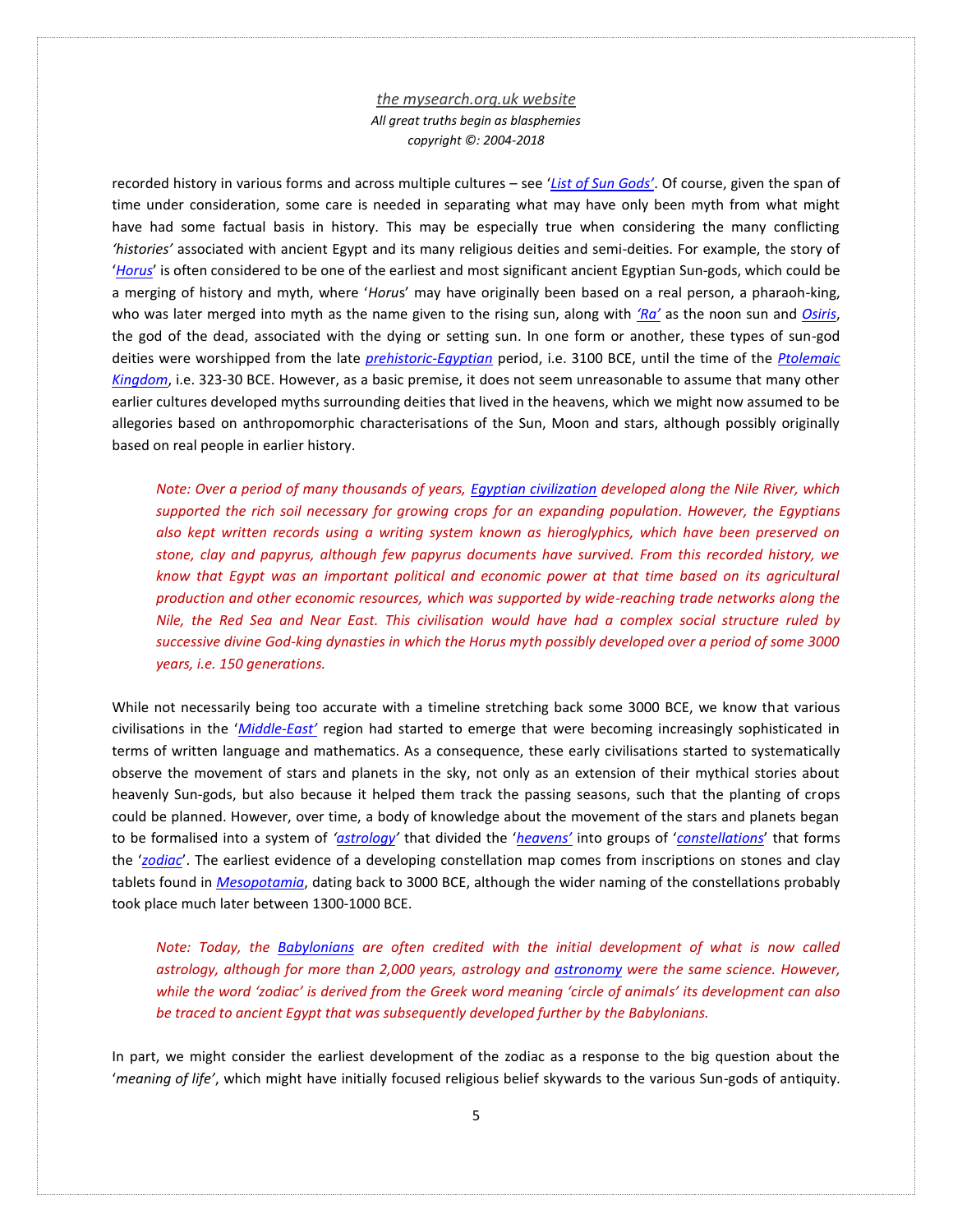However, aspects of what is now considered to be astrology would also later become the foundation stone of astronomical science in terms of the tracking of celestial bodies relative to the Earth.

*Note: Each year, there are two solstices and two equinoxes, which signify a change of season in different*  ways. The word 'solstice' comes from the Latin word 'sol' meaning 'sun' and 'sistere' meaning to 'make *stand'. In this context, a solstice describes the moment that the sun reaches its northern or southern-most point, where the Sun appears stationary at a point in the sky. This event occurs twice a year at the winter and summer solstice, i.e. shortest and longest days of the year. In contrast, the word 'equinox' comes from a Latin term meaning 'equal night' where there is an equal amount of daylight and darkness, i.e. 12 hours, which also occurs twice a year in the spring and autumn.*

So, over time, the tracking of the stars led to the recognition and anticipation of events, which occurred over ever-longer periods of time, such as full moons and eclipses. Within this process, clusters of stars in the night were grouped into constellations that has developed into one of the oldest images in human history, i.e. the cross of the zodiac reflecting the passage of the sun as it passes through the 12 major constellations over the course of a year. We might recognise that the division in the zodiac also reflects the 12 months of the year, the 4 seasons and the positioning of solstices and equinoxes. However, overlaying this astronomical science was the possibly much older anthropomorphic imaginary, such that these early civilizations did not



just track the Sun and stars from a scientific perspective, they also personified the heavens with elaborate religious myths anchored in the belief of a creator, often in the form of a sun-god. In this context, the 12 constellations might be seen as the domain of the Sun-god, where each constellation was also linked to elements of nature at certain times of the year, e.g. Aquarius, the water bearer, was associated the spring rains.

### *So how might we separate science and myth within the historical development of the zodiac?*

The classical map of the sky, with the 48 Greek constellations, is said to have originated from at least two different pre-Greek traditions. One tradition comprised of the 12 signs of the zodiac and is assumed to have developed over the period 3,200-500 BCE. However, there is still much speculation about the origin of the constellations, as they appear to have evolved in-line with various adaptations of religious belief over centuries, although some research now suggests that they were also subject to some '*scientific*' development in the sense that they created a useful pictorial coordinate system. Today, we might perceive a coordinate system as a set of imaginary lines from which position can be determined, i.e. *[latitude and longitude](https://en.wikipedia.org/wiki/Geographic_coordinate_system)*. However, it is possible that the zodiac constellations originally performed a similar function in the form of distinct and recognisable patterns in the night-sky, which possibly made it easier to identify groups of stars without the need of instruments. Moreover, today, reverse engineering this evidence points to a time and place in which the idea of a zodiac might have first originated, i.e. approximately 2700 BCE at about 36° north latitude, which can be linked to the early *Sumerian [civilization](https://en.wikipedia.org/wiki/Sumer)* from which Babylon inherited much of its science.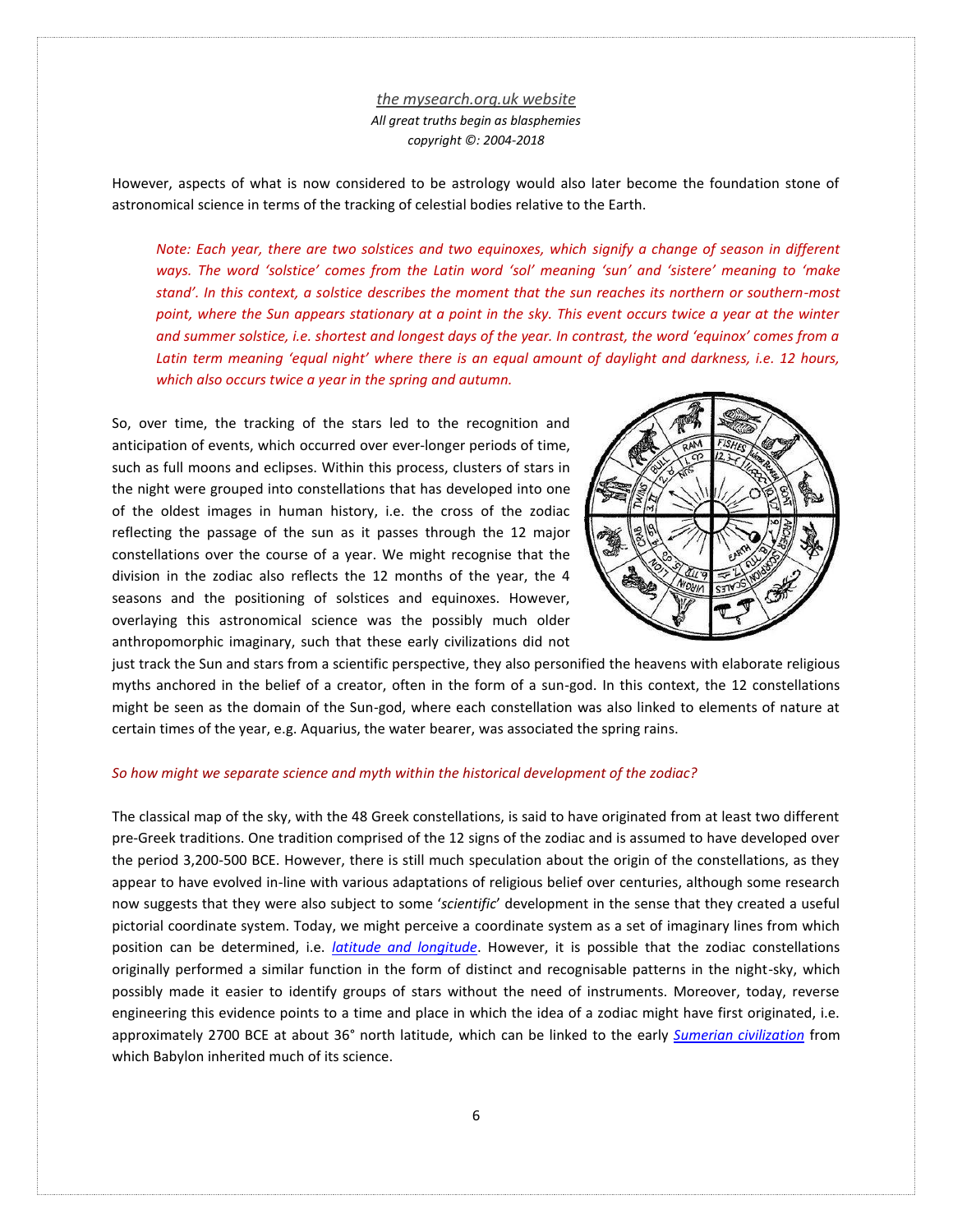*Note: While it is traditionally claimed that the earliest reference to the zodiac originates with the Babylonians, the discovery of an 'observatory' in Metsamor, predating the Babylonian kingdom by almost 2,000 years changes the timeline of events of the first recorded example of dividing the year into 12 sections. Using an early form of geometry, the inhabitants of Metsamor were able to create both a calendar and surmise the curvature of the Earth. This discovery along with engravings suggesting 'zodiac creatures' has given support to the idea that the earliest forms of the zodiac may have been developed by ancient people living in the Euphrates valley as early as 4000 BCE.* 

There is also evidence for a Hindu zodiac, and while the names differ from the Greek form, the symbols are essentially identical. For example, *'dhanu'* means bow and corresponds to Sagittarius, the '*archer*', while '*kumbha'* means '*water-pitcher'* and corresponds to Aquarius, the '*water-carrier'*. As a consequence, it is assumed that there was a possible earlier exchange of cultural influences, which might be traced back before the Greeks linked to trading between the Sumerian and Babylonian cultures and the Indus Valley Culture millennia before the Greeks. There is also a Chinese Zodiac with a cycle of 12 years, rather than 1, where each year is represented by an animal. This difference is possibly correlated to a '*Jupiter Year'* as it takes 12 years for Jupiter to complete one orbit of the Sun. The origin of the Chinese zodiac may also be based on the mythological story of Buddha, who is said to have

invited all the animals to a race, where only the first twelve would be included in the Zodiac calendar. It is known from pottery artefacts that the animals of the Chinese zodiac were recorded in the Tang Dynasty, i.e. 618-907 CE, but are also seen on much earlier artefacts from the Warring States Period, i.e. 475-221 BCE. However, others have argued that the animals of the Chinese zodiac were brought to China via the Silk Road, the same central Asian trade route that brought the Buddhist belief from India to China. As such, some scholars have argued that the Chinese zodiac predates Buddhism and has origins in early Chinese astronomy that used the 12-year orbit of Jupiter, while others argue that the use of animals in Chinese astrology began with nomadic tribes in ancient China who developed a calendar based on the animals they used to hunt and gather.



### *So how might we separate earlier astrology from modern-day astronomy?*

As a generalisation, while astrology was based on the study of the movements of celestial objects, i.e. it has an astronomical component, it also attempts to predict future events and overlay anthropomorphic characteristics onto various celestial objects. In contrast, modern astronomy is purely the scientific study of the properties, interactions and evolution of physical celestial objects. In astrology, the 12 signs of the zodiac are aligned to various *[constellations](https://en.wikipedia.org/wiki/Constellation)* which lay along the path of the Sun over the course of one year, i.e. the time between equinox. In the astronomical context, the Earth orbits the Sun and the line of sight to 1 of the 12 zodiac constellations is blocked by the Sun, where in astrological terms the Sun is described as *'sitting'* in one of the 12 zodiac signs. However, it has long been known that the timing of each equinox, and solstice, varies as the Earth slowly wobbles on its axis every 26000 years, which today is described in terms of the *[Earth's Pre](https://en.wikipedia.org/wiki/Precession)cession*, such that the date of the equinox slowly shifts by about 1 day every 70 years.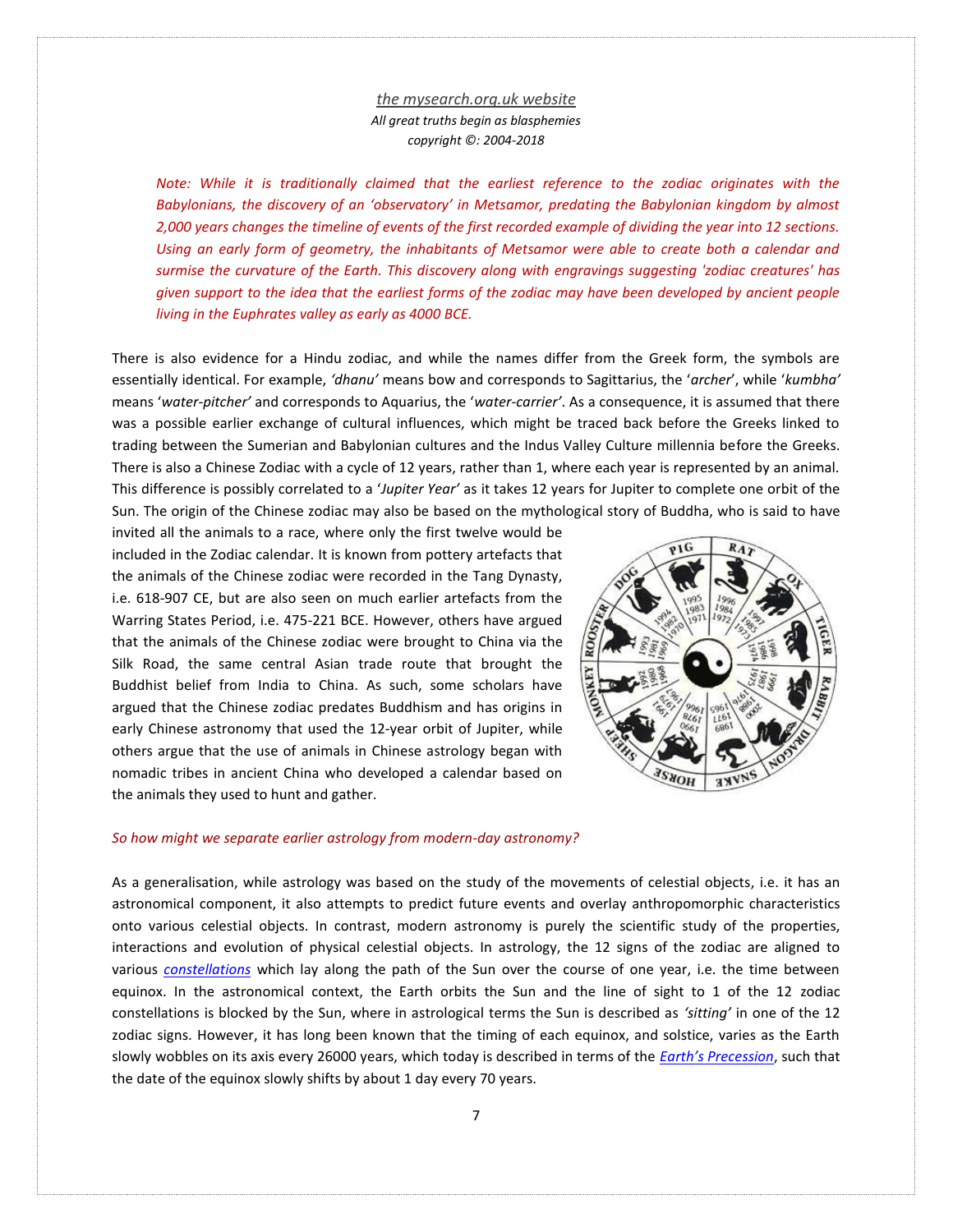The effect of this shifting is that the position of the Sun within different constellations has slowly change since the earliest zodiacs were developed. As such, the ages of the zodiac are linked to the Earth's precession about its axis and linked to the original perception that the Sun had an ecliptic path around the Earth. If we divide the 360 $^{\circ}$  rotation path by the 12, then each of the signs of the zodiac corresponds to 30° segments within this elliptical path. Today, we know that the Earth's axis is tilted at an angle of approximately 23.5° to the plane of this ecliptic path, which then produces the seasonal variations within each year. The effect of the Earth's precession on its own axis can also be seen in terms of the '*North Star'* where, today, the North Pole is aligned with the fixed star Polaris, although this was not the case 3,000 years ago and by the year



14,000 CE, the North Star will be Vega, not Polaris, as illustrated in the diagram right. While there is evidence that the Earth's *'wobble*' and its effects on the timing of equinoxes was known to the ancient Egyptians, the official discovery of this mechanism is often attributed to the Greek astronomer, Hipparchus, who was born sometime around 190 BCE.

*Note: In the context of the Zodiac, it was observed that the Sun appears in a slightly earlier position at each subsequent spring equinox, when measured against the fixed stars. Although, 1 day every 70 years may not appear to be an obvious change, it would amount to a shift of nearly 1 month, i.e. 28.57 days, over a period of 2000 years and would ultimately lead to variations in different Zodiac maps.* 

We might also understand that an ecliptic path, like a circle, has neither a start or end, such that some reference point needs to be established, which might be traced back to a spring equinox possibly over 2000 years ago. At this time, the spring equinox would have occurred when the Sun was in the constellation of Aries, such that the first sign of the zodiac is often described in terms of the '*age of Aries'* which from the Earth's precession can be calculated. If we approximate the total time for Earth's precession on its axis to be 26,000 years, then each '*age*' of the zodiac would align to 2160 years. If we also make a fairly crude but not necessarily ridiculous alignment for the age of Aries to end in 0CE, then we might list the following zodiac ages over the approximated 10,000 years of recorded human history.

| Age           | Start | End  | BCE/CE        |
|---------------|-------|------|---------------|
| Leo           | 10800 | 8640 | <b>BCE</b>    |
| Cancer        | 8640  | 6480 | <b>BCE</b>    |
| Gemini        | 6480  | 4320 | <b>BCE</b>    |
| <b>Taurus</b> | 4320  | 2160 | <b>BCE</b>    |
| Aries         | 2160  | 0    | <b>BCE-CE</b> |
| <b>Pisces</b> | ი     | 2160 | СE            |
| Aquarius      | 2160  | 4320 | СE            |

The purpose of outlining the zodiac ages does not really have that much to do with astronomy but may be more significant in terms of astrology and the more mythical stories associated with these ages. Although these more speculative issues are not really the focus of this discussions, we might still outline some basic history that can be correlated to the ages of the zodiac listed above.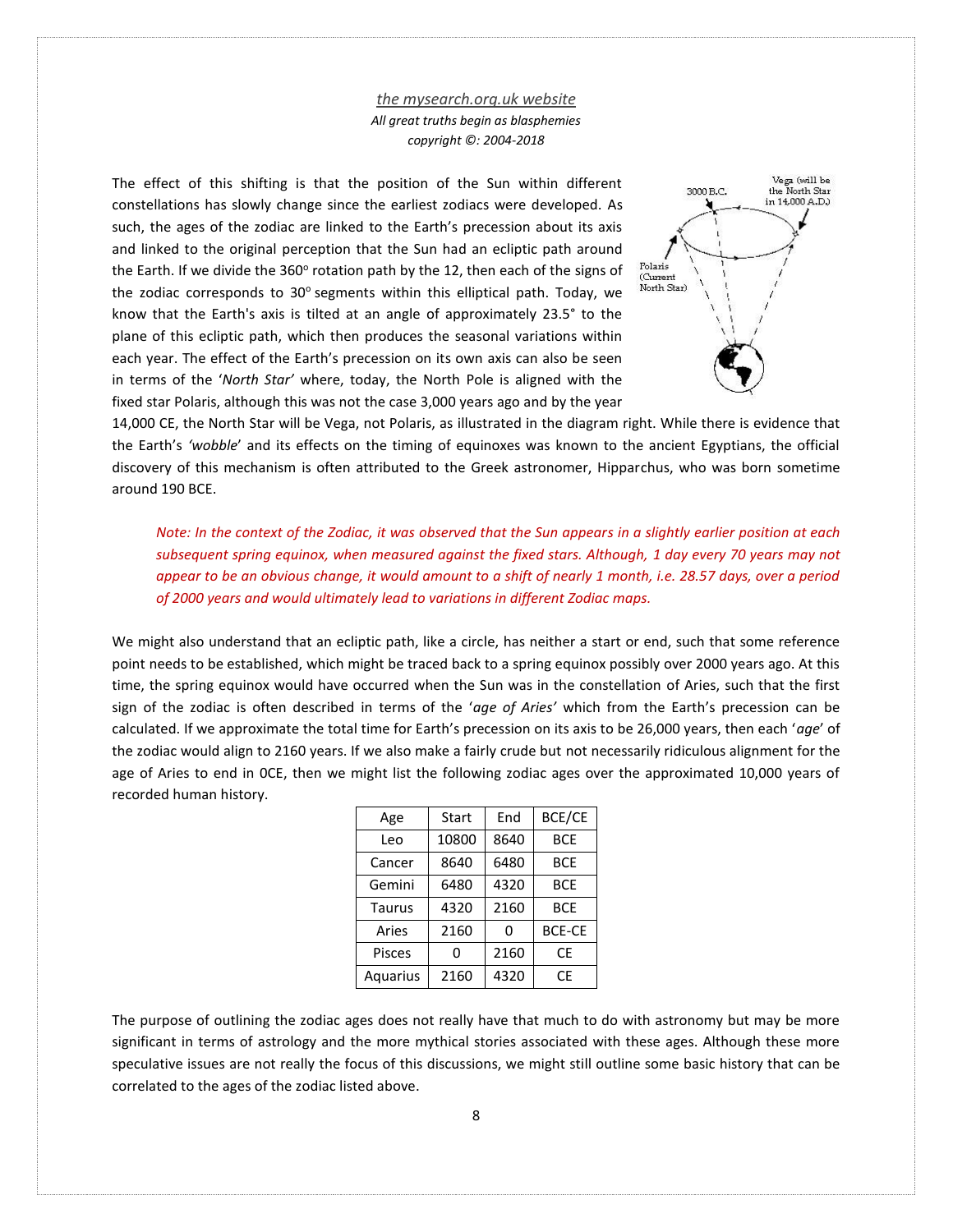### *The Age of Taurus: 4320-2160 BCE*

While there is little in the way of recorded history that extends much beyond this age, i.e. 4320 BCE, we might reasonably speculate that agriculture was being developed in many regions of the world by this time. By about 3500 BCE, it is also known that people were already settled in the Nile valley and, by 3100 BCE, hieroglyphic scripts was being developed and, by 2700 BCE, the first stone pyramids were being built. These pyramids appear to have both astrological and astronomical significance in their positioning and alignment, which might also reflect a significant development in terms of geometry and mathematics in general. The span of time within the age of Taurus also saw the building of wall cities in Babylon and Sumeria plus the rise of a Chinese civilisation and others possibly too numerous to detail.

### *The Age of Aries: 2160-0 BCE*

Despite the obvious development in the previous age, the age of Aries possibly saw the first large-scale development of civilisations that expanded into the empires of the ancient world, i.e. Chinese, Persian, Greek and finally Roman. Each of these civilizations sought more land and territory by conquering the indigenous peoples of other lands as they expanded outward, such that they would have '*exported*' their cultural stories and myths to an ever-widening population.

*Note: While care in needed in assuming that biblical stories of [Judaism](http://www.mysearch.org.uk/website1/html/55.Judaism.html) always equate to actual history, we might highlight the biblical history of [Abraham,](https://en.wikipedia.org/wiki/Abraham#Historicity) who is assumed to have lived around 2000 BCE, i.e. near the start of the age of Aries. Abraham would later become a patriarchal figure in three monotheistic religions, i.e. Judaism, Christianity, and Islam. While it is often assumed that Abraham was born in the city of Ur in Mesopotamia, there are considerable discrepancies in the timeframe indicated above, as with the life of [Moses,](https://en.wikipedia.org/wiki/Moses#Historicity) who is assumed to have lived some 500 years after Abraham. However, at this point, the main purpose of citing these biblical characters is to position the earliest development of monotheistic belief within the historic timeline of other developments.* 

### *The Age of Pisces: 0-2160 CE*

While, at the start of this age, humanity had not necessarily embraced scientific enlightenment, aspects of the scientific method were beginning to separate astrology from astronomy. We might characterise this transition in the work of *[Ptolemy](https://en.wikipedia.org/wiki/Ptolemy)* called '*[The Almagest'](https://en.wikipedia.org/wiki/Almagest)* written between 100-170 CE, who was a Greco-Roman mathematician, astronomer, geographer and astrologer.

*Note: While accepting that the timeline for each zodiac age cited above can be subject to many different assumptions – see [Astrological Ages](https://en.wikipedia.org/wiki/Astrological_age) for more details, we might possibly see that there may be some inferred alignment between BC and BCE with AD and CE and th[e biblical story of Jesus.](http://www.mysearch.org.uk/website1/html/57.Overview.html) One of the main symbols in earlier Christianity is the* '*sign [of the fish'](https://en.wikipedia.org/wiki/Ichthys), which some have argued is intended to link the birth of Jesus birth to the new age of Pisces, which in astrology has the symbol of two fish.*

Finally, we might make some historic reference to *[Islamic religion](http://www.mysearch.org.uk/website1/html/62.Islam.html)*, which might be traced back to the recorded life of *[Muhammad](https://en.wikipedia.org/wiki/Muhammad)* between 570-632 CE. While many aspects of Islam reject the mythological predictions of astrology, it still embraced those aspects based on the science of astronomy and the earlier work of Ptolemy. In this context, Islam also needed to study the heavens as nomadic-desert tribes often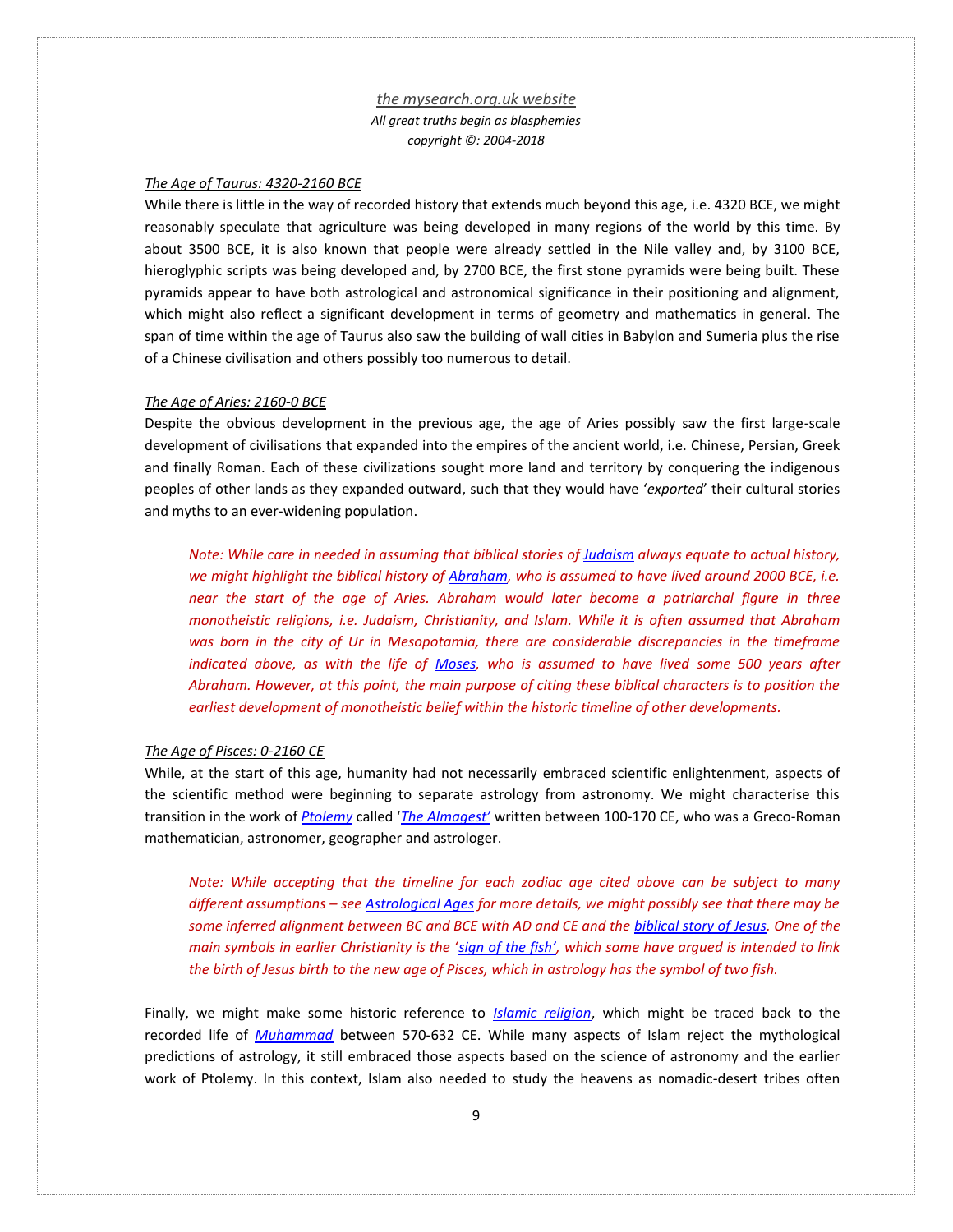travelled at night, such that knowledge of the constellations might help guide their journeys. Later, as the institutions of Islamic faith developed, Muslims also needed to determine the time of their prayers, the direction of the Kaaba and the correct orientation of mosques. Equally, while possibly not a mainstream aspect of Islamic faith, many continued to believe that the '*heavens*' might still influence Earthly affairs and even the human condition. So, from the perspective of this very cursory outline of astrology, we might still see how it came to influence the development of various religious belief across the world both in terms of earlier mythical stories, which in many instances were anchored in the astronomy of heavenly constellations.

### <span id="page-9-0"></span>**1.1.2** *Myths [versus Facts](http://www.mysearch.org.uk/website2/html/248.Myths.html)*

Let us start by clarifying the modern perception of a '*myth'* as opposed to a *'fact'*. At a basic level, we might consider a myth as a possibly widely held but false belief or fictional idea, which might be rooted in earlier beliefs or traditional stories. In contrast, a fact is something we now believe to be true based on some degree of empirical verification, which may be scientific in scope or possibly supported by multiple independent historical sources. Of course, we might also recognise a degree of ambiguity between myth and fact, when myth is rooted in known historical events and some facts are only subject to limited verification. As a consequence, it might



be argued that all human perspective is subjective, i.e. it is based on limited senses, intelligence and factual information, such that we might only have a partial understanding of the full complexity of everything taking place within the total universe, i.e. infinitely small to the infinitely large.

### *But does this imply that myth and fact have to be given equal weighting?*

While most people might accept that believing in too many fanciful myths, without any substantiated fact, is possibly not necessarily a '*good thing'* for an individual, the issue of an entire society believing in a myth is literally a completely different story. This issue might be put into perspective by one of the main arguments of *[William](https://en.wikipedia.org/wiki/William_Kingdon_Clifford)  [Clifford](https://en.wikipedia.org/wiki/William_Kingdon_Clifford)* in his 1877 essay entitled '*[The Ethics of Belief'](https://en.wikipedia.org/wiki/Ethics_of_belief)*

*"The danger to society is not merely that it should believe wrong things, though that is great enough; but that it should become credulous, and lose the habit of testing things and inquiring into them, for then it must sink back into savagery. It may matter little to me, in my cloud-castle of sweet illusions and darling lies; but it matters much to Man that I have made my neighbours ready to deceive. The credulous man is father to the liar and the cheat."*

While Clifford's quote above highlights a danger to the individual, he is clearly concerned that society, as a whole, will be adversely affected if it simply believes in things without inquiry or testing in as much as it is possible. Therefore, while the previous discussion of the '*History of the Zodiac'* might provide some evidence of a common theme underpinning many earlier religious beliefs, which found their way into today's monotheistic faiths, we also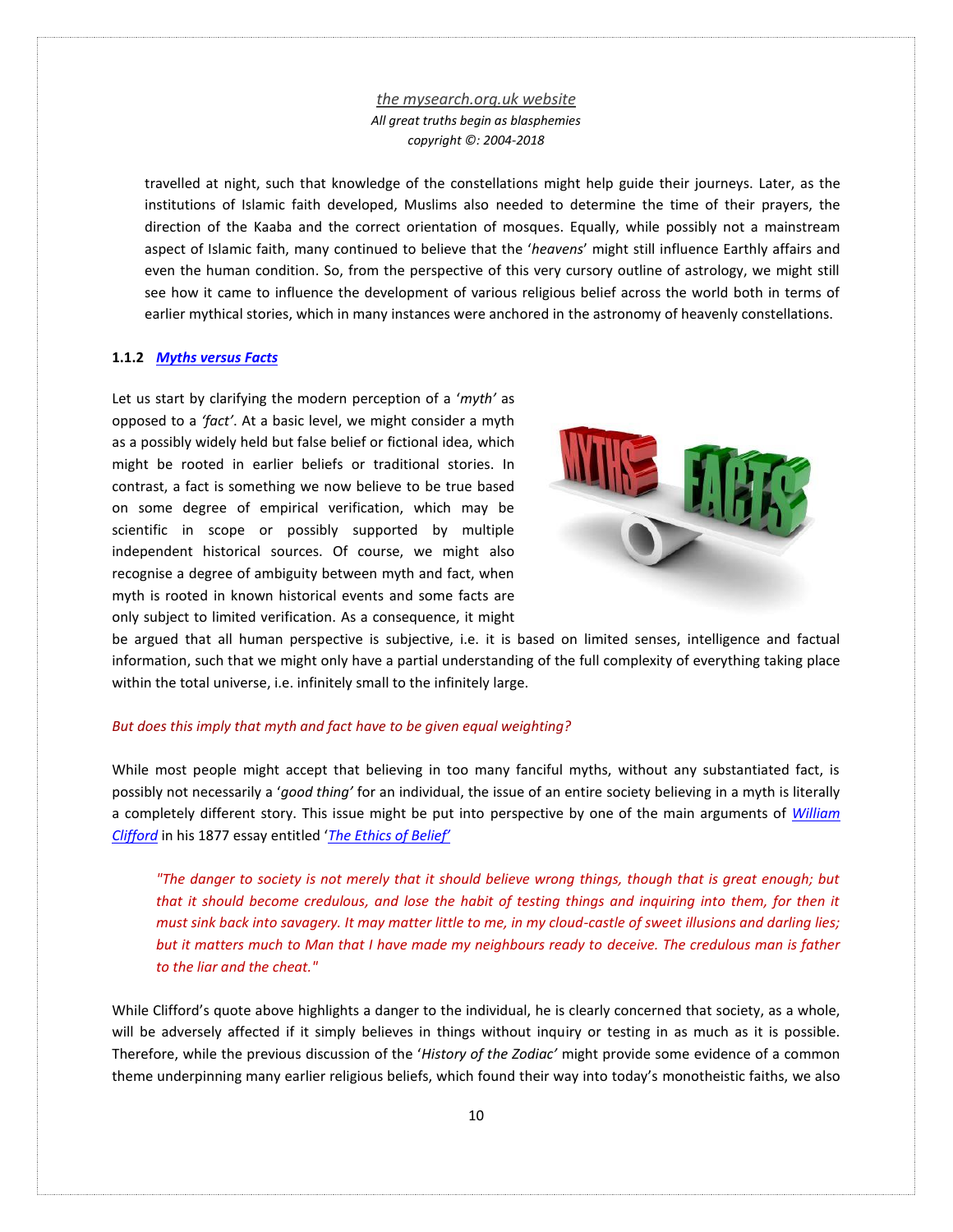need to distinguish between anecdotal and verifiable evidence. For a wider discussion of this issue - see link to *[Comparative Mythology](https://en.wikipedia.org/wiki/Comparative_mythology)*.

*Note: The fact that earlier astrology was founded on a mixture of mythical stories and astronomical facts is probably accepted by most. However, it is not always obvious when myth might have originated in historical fact. Likewise, care is needed when accepting any Internet source as having the necessary 'weight of authority' for what may be little more than conjecture, e.g. the parallels between the life of Horus and the life of Jesus, as previously suggested in the links provided in the opening discussion.*

Therefore, this discussion will consider more basic arguments. The first is linked to the issue that many religious myths appear to be predicated on miracles, which transcend any known science. The second is linked to the absence of substantive historical evidence to support the '*miraculous*' claims being made. In part, we might reference a quote by Carl Sagan to summarise the approach being considered:

### *"Extraordinary claims require extraordinary evidence"*

In the context of the Carl Sagan quote, the responsibility for providing proof for the many, and often conflicting, religious beliefs lies with those who believe in extraordinary claims, not with those who do not. If so, countering religious belief with possibly equally speculative theories about historical similarities between other characters in astrological mythology, which cannot necessarily be fully substantiated, may not be the best approach.

*Note: Again, it will be reiterated that from an agnostic position, all religious beliefs are open to critical questioning and may be rejected on the grounds of a lack of scientific or historic evidence, while leaving the door open to the larger issue of whether there is purpose in the universe. However, this position does not pre-suppose that a purpose exists, simply that it cannot necessarily be proved or disproved at this stage.*

While this discussion is arguing that all religious belief is open to logical questioning, where each claim might then be analysed in terms of verifiable evidence and even statistical probability, the rationale of humanity cannot always be defined in terms of this type of logic in isolation. So while there may be aspects of religious belief that may be questionable in terms of known science and verifiable history, it is possibly too one-dimensional to ignore the obvious need for some people to believe in something that puts our unlikely, precarious and finite existence into some larger perspective. We might attempt to illustrate this need in a hypothetical example, albeit one that many unfortunate parents have had to confront throughout history.

### *A child is dying and asks what is going to happen when they die?*

Logical truth alone may point to the probability that the child may simply cease to exist as a self-aware sentient being and their physical remains disposed of in accordance to local health and safety regulations. While this may be a stark truth, it is unlikely that many people, even committed atheists, would share this '*stark truth'* with the child, but rather opt for an explanation that might bring some degree of comfort to a dying child, irrespective of truth or logic. However, while accepting a possible emotional necessity in this case, if humanity as a collective whole is to continue to seek truthful answers, in as much as they might exist and be understood by the world at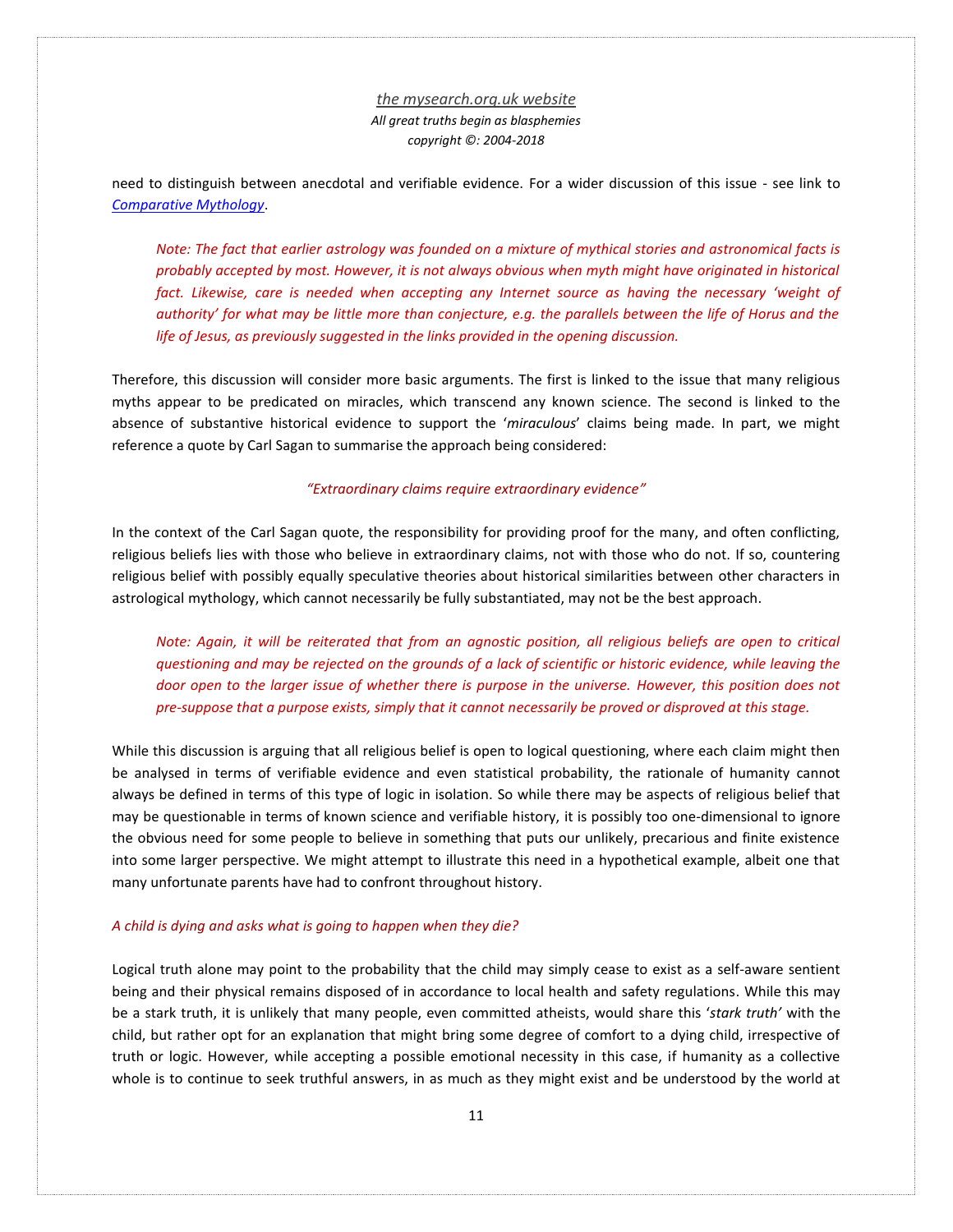large, then the emotional dilemma cited above cannot be forwarded as evidence for the existence of God, only of an emotional need to believe in one. So, as outlined, the separation of '*myths*' and '*facts*' may not always be black and white, such that it might be accepted that there are many '*grey areas'* within this debate, which might then be subject to much philosophic conjecture as possibly illustrated in the next question.

### *Will some aspects of religious belief always transcend the ability of science to verify or contradict?*

In part, we might consider the question as encompassing a philosophical issue, especially if we accept that all human knowledge may be limited and fallible. In this context, it has to be conceded that science does not have all the answers and possibly fewer than most scientists are necessarily willing to admit. However, again, this does not mean that, in terms of historical facts and scientific probability, we cannot make some valued judgement about specific tenets of any given religion. Therefore, an examination of the historical evidence contained within religious scriptures is both legitimate and open to critical examination, as is the probability of miracles that defy all the accepted laws of physics. However, as outlined above, an aspect of religious belief may be necessary for some because it fulfils a very human emotional need.

### <span id="page-11-0"></span>**1.1.3** *[Religious History](http://www.mysearch.org.uk/website2/html/249.History.html)*

We might reasonably speculate that from the very dawn of human history, mankind has struggled to make sense of its life and death existence and purpose in the universe. However, while philosophy and science has attempted to rationalise existence, there is a sense in which they have not really answered the key question that many people want to answer.

### *Why does the universe exist, what is its purpose?*

At face value, theology is not constrained by logic or verifiable proof to underwrite its beliefs. However, while some might now see this as a weakness, various religious beliefs have given comfort and solace to countless generations, who may otherwise have perceived no purpose to their existence or any reason for morality. However, it is also in the nature of humanity to question and challenge, such that we also need to examine the answers provided by theology in order to make some judgement of the various, and often opposing, belief systems. While even a cursory examination of history suggests a multitude of beliefs, we might attempt to reduce this historical complexity by considering a general framework of different theological beliefs:

- Animism: A basic belief based on a spiritual existence.
- Pantheism: God(s) are everything and everything is God(s).
- Theism: One god, the creator of everything, allows miracles.
- Deism: A god based on reason, excludes miracles.
- Agnostic: The existence of God has not or cannot be proved.
- Atheism: Denies the existence of any supernatural God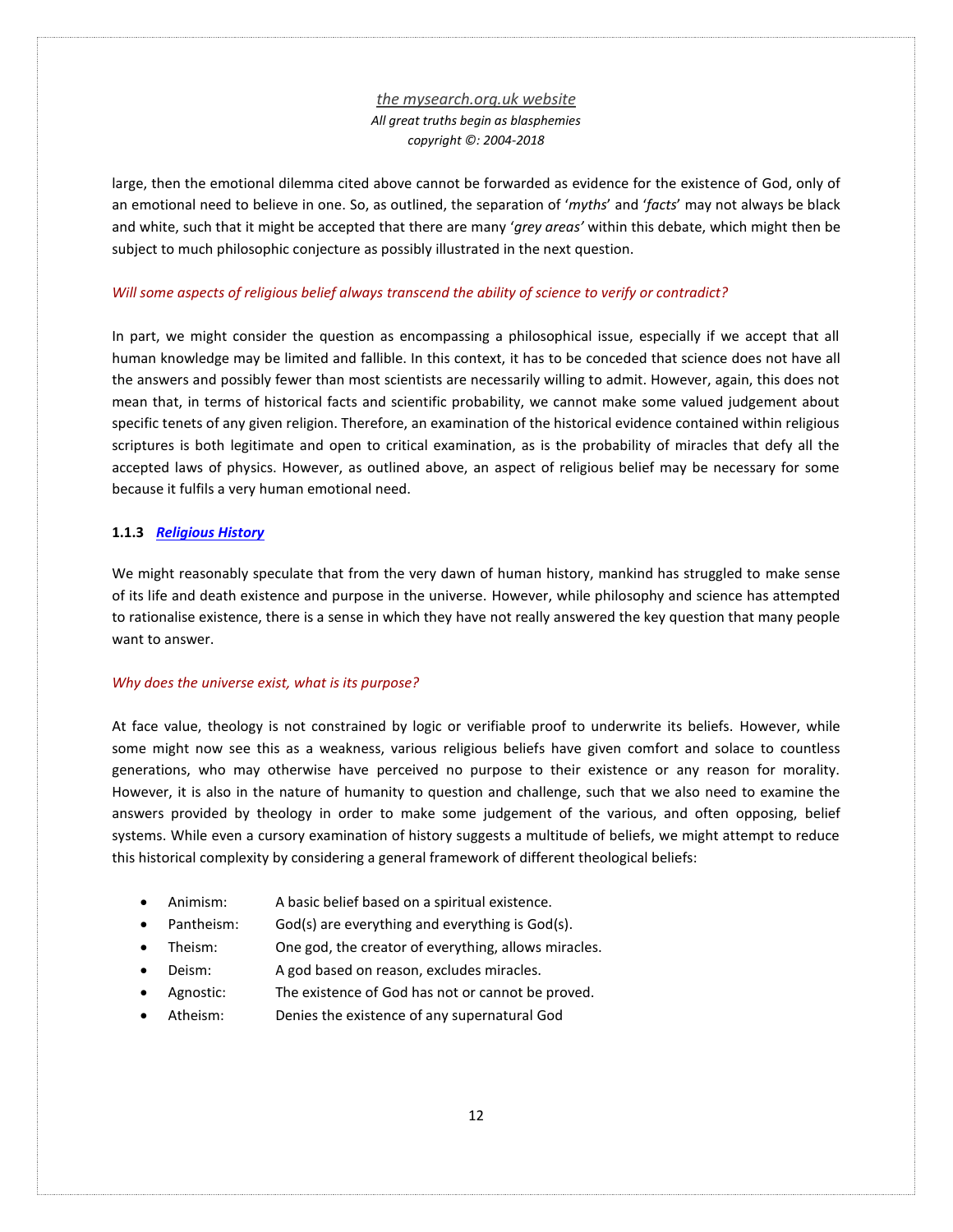While this list is obviously a much-simplified perspective of religious beliefs, we might still go further and suggest another simplification based on only two fundamental theological positions concerning the nature of the universe. The first considers the universe in terms of its material substance, which operates according to the laws of nature. The second, while accepting the reality of the material universe and its laws of nature, also believes in some form of metaphysical universe that transcends the physical realm. In this separation, a non-believer would probably reject the concept of `*god or gods*` and the notion of miracles that allow events to occur outside the normal laws of nature. Of course, nothing to do with religion is this simple, although any historic analysis might conclude that any specific religion has to be a minority view.



*Note: It is estimated that there are some 20 major religions across the world, which are subdivided into over 250 large, and essentially separate, religious groups. In the case of Christianity, the `unity of the church` is split into more than 30,000 groups with over half having independent churches that are not linked to any major denomination.*

On the basis of this introduction, we might conclude that while religion may indeed have 'an' answer, there appears to be no consensus of one agreed answer. However, today, we might also attempt to simplify the historic debate in terms of *[monotheism](https://en.wikipedia.org/wiki/Monotheism)*, i.e. one god, and *[polytheism](https://en.wikipedia.org/wiki/Polytheism)*, i.e. many gods. Historically, polytheism predates monotheism, possibly reaching back into pre-history when mysticism and spiritualism had only just started to take form. However, today, monotheistic religions are dominant, possibly due to the zealous and missionary efforts of both Christian and Islamic faiths, albeit invariably underpinned by political and military power.

*Note: Historically, many cities of antiquity had their own local god, although this earlier form of monotheism did not exclude the existence of other gods. In this context, the Hebrew Ark of the Covenant may have been an adaptation of a local deity for a nomadic lifestyle, which eventually paved the way for a stricter definition of monotheism within Judaism.*

Within this historical development of religious belief, there are many variations of the nature of the deity in question ranging in form from anthropomorphic father figure to an ambiguous impersonal force. As such, this diversity of religious beliefs also had to reconcile the relationship between their god and humanity, which might be described in terms of devout celebration through to fearful appeasement. Equally, somewhere along this historic development emerged a subtle distinction between *'[theism](https://en.wikipedia.org/wiki/Theism)'* and *'[deism](https://en.wikipedia.org/wiki/Deism)'*, where the former assumes that a supreme omnipotent god not only created the universe, but continues to sustain it, while deism only assumes god to be the creator.

#### *What other historic developments might be taken into consideration?*

Many religions have attributed their 'god' with various degrees of omnipotence, omniscience and benevolence, although the concept of a benevolent god has not always been universally held. However, the characterisation of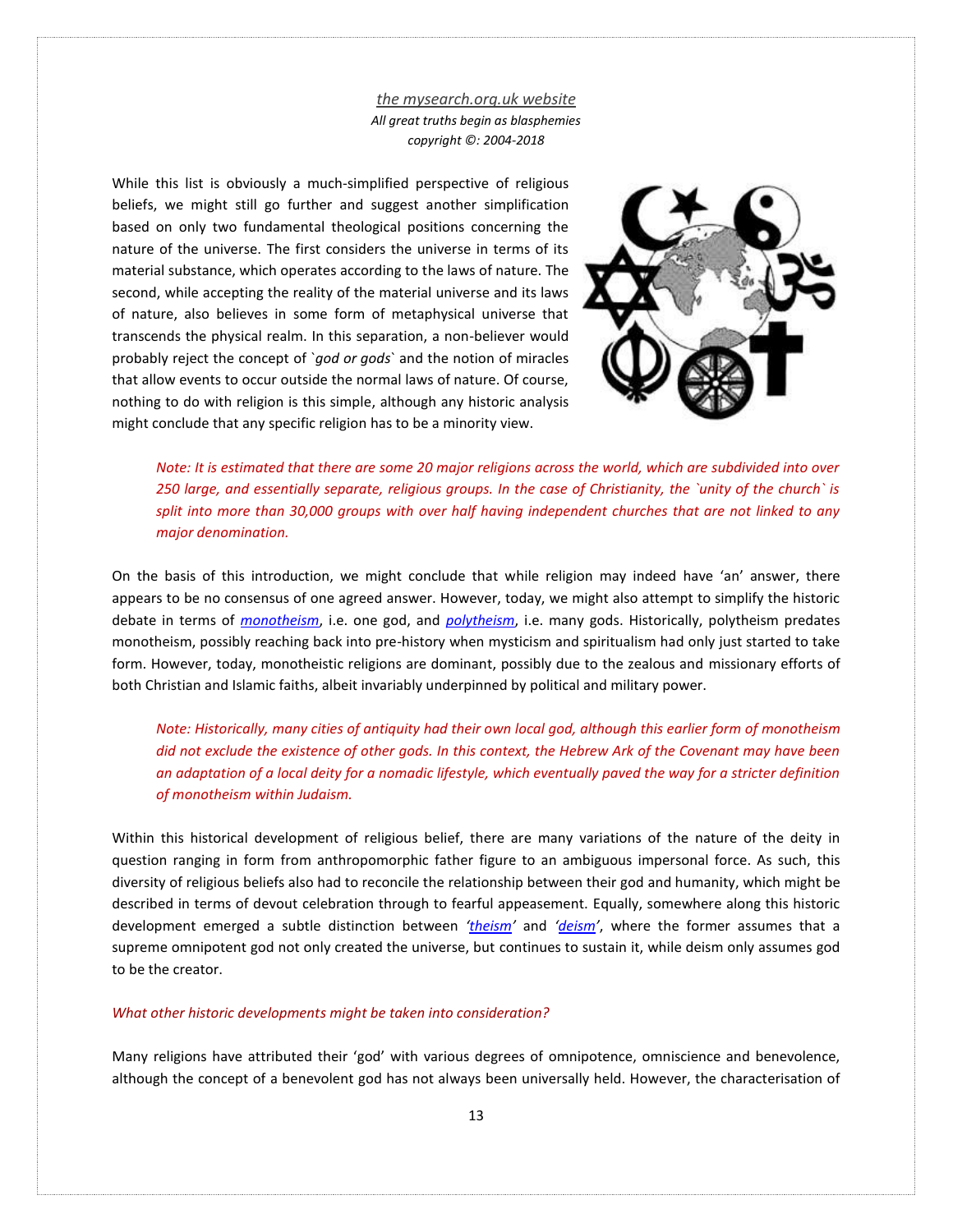god being both omnipotence and omniscience leads to a somewhat philosophical debate, whereby if god is responsible for all the '*good things'* in the world, who is responsible for all the *'bad things'*. Naturally enough, such a philosophical issue has generated many arguments ranging from the need for free-will through to the very probable assumption that any notion of god must transcend human understanding. In this context, some religions maintain that no true statements about the character of God can be made, while an agnostic position simply concede a limitation in human knowledge to come to a conclusive judgement as to whether there was any intelligent purpose behind the creation of the universe. However, we might also consider the idea of an anthropomorphic similarity between god and humanity, e.g. we are all made in the image of God, although the following quote from Nietzsche possibly reminds us of the reverse, i.e. humanity has made God in its own image.

> *What if God were not exactly truth, and if this could be proved? And if he were instead the vanity, the desire for power, the ambitions, the fear, and the enraptured and terrified folly of mankind? (Nietzsche, 1890)*

If so, humanity would have to face up to the possibility that all religions had developed more by way of socio-political institutions, which have proved highly effective in controlling society throughout the ages and into the modern era. However, there is still an aspect of the nature of all gods that reflect our oldest primeval fears of a universe in which our purpose and fate is essentially unknown. Therefore, in this respect, present-day humanity may not be so dissimilar from our ancient forebears in trying to come to terms with the dangers and mystery of the world. As such, it is possibly a natural desire to hope for an all-powerful, protecting and forgiving God with the promise of everlasting life. This said, we still need to face up to the prospect that religion may only be a solace, not an answer.

### <span id="page-13-0"></span>**1.1.4** *[Psychology of Belief](http://www.mysearch.org.uk/website2/html/250.Psychology.html)*

As previous discussions have alluded, many have a need to believe in something that transcends this life and our scientific understanding of the universe, where we might try to rationalise the psychological need for religious belief in terms of *[Maslow's hierarchy of human need](http://www.mysearch.org.uk/website1/html/8.Evolution.html#Human_Needs)s*. In this context, it might be possible to construct an argument that the *'need'* for some form of religious belief can mean very different things to different people, which effectively runs vertically across all of the definitions of needs within Maslow's hierarchy, i.e.

Physiological: There can be a physiological need, which often emanates from emotional grief, to believe that the loss of a loved one is not permanent.



Safety: There is an implicit sense of security in the belief that a god will look after you.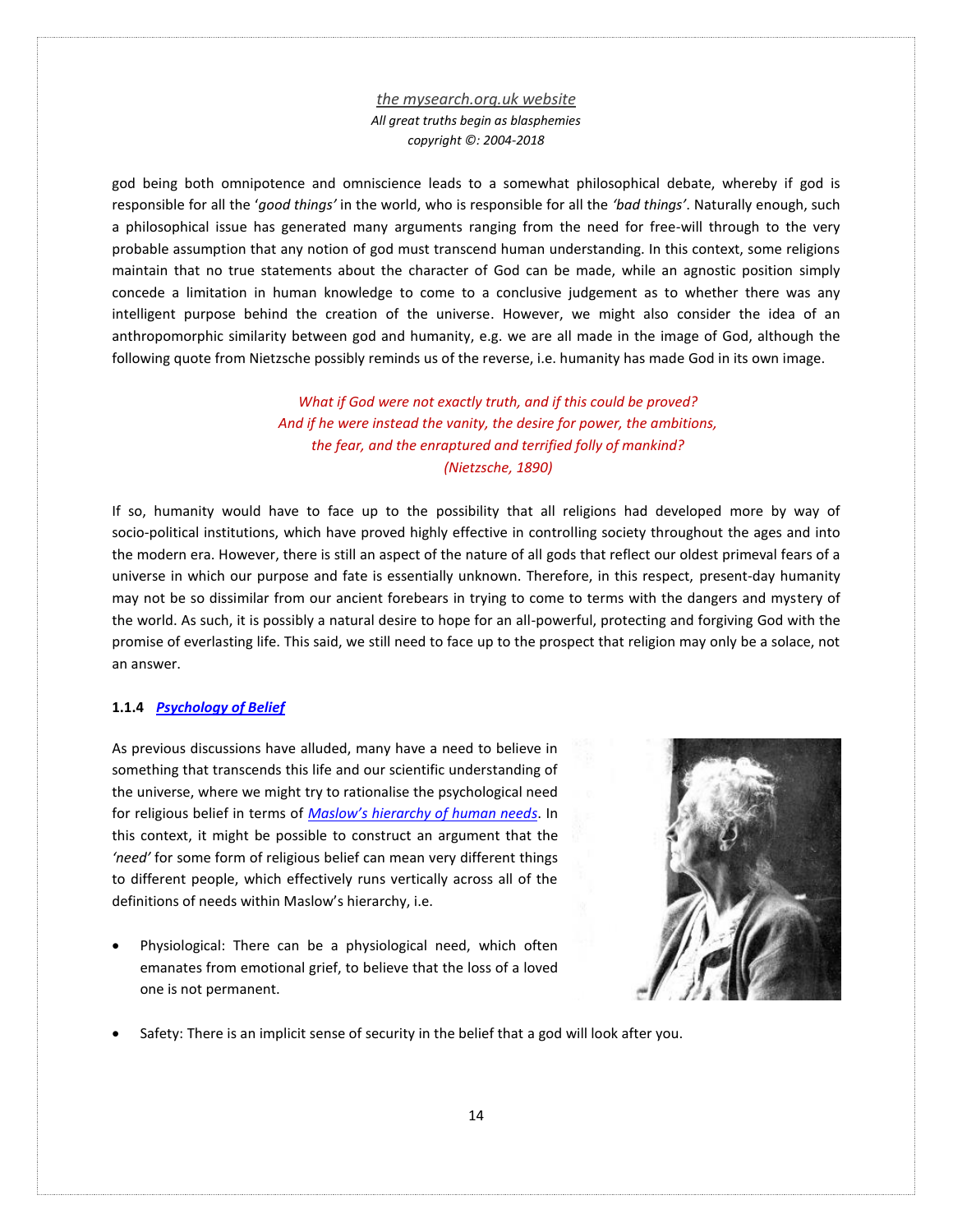- Social: Even before the formality of organised religion, spiritual belief manifested itself in ceremonies that socially bonded groups of people in a common belief.
- Esteem: As the formal structure of religious organisations grew, esteem was bestowed on those who rose within the hierarchy of the organisation.
- Self-Actualisation: Might be described as a sense of power or the ability to influence, which has clearly manifested itself in the history of many religious organisations and their influence on socio-politics.

While it is accepted that the bullets above are somewhat speculative, they might provide some insight as to why belief in some form of religion is still such an important issue today, albeit for different reasons to different people. We might also perceive in Maslow's hierarchy a separation between '*needs and wants'* that we might initially characterise in terms of an indirect example, e.g. the dilemma of what a child needs and what a child wants. At an emotional level we want our children to be happy, but at a logical level, we recognise that simply giving into all our children's '*wants*' is not usually in the best interest of the child's long-term development. However, while we might initially understand, and therefore accept, a child's need for make-believe, it would become a matter of concern if it persisted into adulthood. However, it is clear that all our '*wants and beliefs'* do not simply disappear with the transition into adulthood, although they are undoubtedly transformed in scope and sophistication by this process. For our beliefs are no longer simply childish wishes, but rather become a more fundamental need to address the apparent uncertainty of a life that some claim has no other purpose than what you make of it. While many of us can rationalise this logic from the comfort and security of our own position in society, we often have little experience of the despair and fear that life can inflict on others. In such cases, the need for a belief that transcends the limitations and injustices of this world is not illogical; it is simply a psychological necessity, which cannot be dismissed by any atheist philosophy. However, while we may have to accept the necessity of this emotional belief in an individual, there is a wider implication on the future of humanity if it is assumed this future will be secured by some deity, who in all probability does not exist.

### <span id="page-14-0"></span>**1.1.5** *[Probability of God](http://www.mysearch.org.uk/website2/html/251.Probability.html)*

It is realised that the inference of the title of this discussion may strike many as odd for a number of reasons. First, many people are often polarised towards a given view about God, usually due to varying degrees of cultural indoctrination, before they can weigh all the evidence for themselves. Second, people also come to hold their beliefs about God's existence, or non-existence, through an emotional need or experience in their lives. As a result, very few people ever sit down and rationalise the probability of God's existence based on logic. Somehow, for many, considering the probability of God's



existence just does not seem to be an appropriate way to come to any conclusion about God, even though the whole idea is surrounded by uncertainty. In essence, God is often thought to be a matter of the heart, not the head. This said, the following discussion will try to let the head guide the heart by splitting the debate about the existence of God into 2 facets: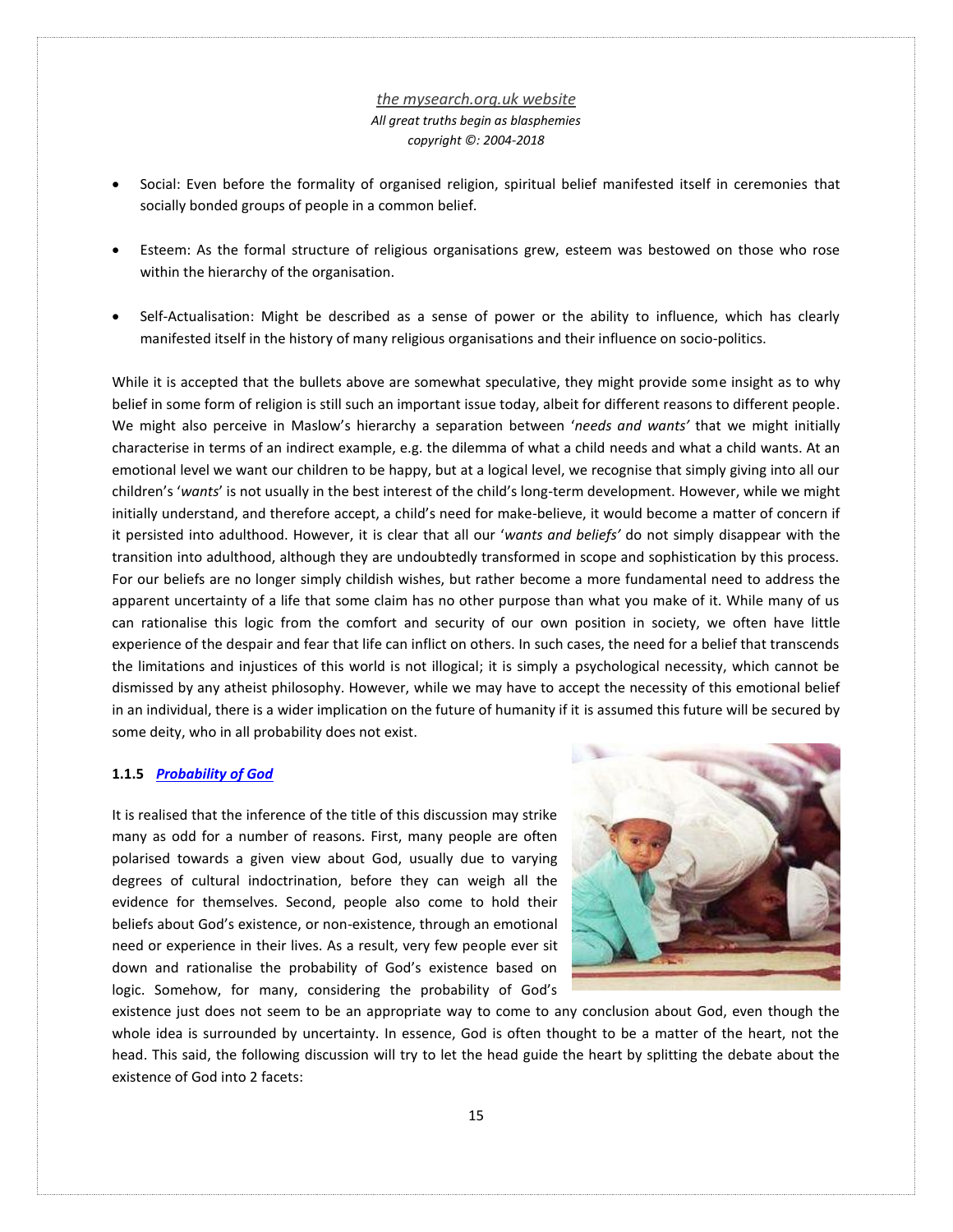### *What is the evidence for God's existence? And if God does exist, what is the nature of God?*

However, for the purposes of this discussion, we are going to disregard all circumstantial evidence, which basically rules out all human myths, scriptures and the emotional need to believe in a God. For it would seem that the existence of God has to be considered in the widest context possible, i.e.

- Life
- The Universe
- And Everything

OK, the list is a cliché, but it serves as a reminder that the totality of any discussion about the creator of everything, e.g. God, cannot really be constrained by what amounts to little more than the unsubstantiated, and conflicting, beliefs of a minority of the inhabitants of a small and insignificant planet, circling one of 100 billion stars within one of 100 billion galaxies. However, this apparent wholesale dismissal of all religious evidence is not a denial of the reasons why so many people are led to believe that the cosmic grandeur of our universe could not have come about by chance or without some guiding intelligence. As such, it is not necessarily illogical to reject the *'belief'* of science, which seems to forward the idea that the complexity of our universe, with all the perceived diversity of life contained within it, emerged out of nothing some 13.7 billion years ago with no creator and no purpose.

### *So does God exist?*

We know that we cannot really answer this question directly in a yes-no manner, for it is often a matter of faith, but this does not mean that we cannot consider the probability of God's existence. If we simply accept this position for now, we can then turn our attention to the second issue by asking the question:

### *What might we infer about the nature of God from what we know of the universe?*

It needs to be clarified that this is essentially a philosophical discussion, not a mathematical one, which starts with the premise that God might exist and then tries to ascertain the nature of a God, who is capable of creating the universe. It then tries to follow a line of logical thought through which we might then return to the more fundamental issue surrounding the probability of God's actual existence. So, proceeding with this line of approach:

### *Does God exist outside of time and space and therefore questions relating to God's existence prior to the universe or how God came into existence are meaningless?*

While this statement might appear to sweep many key issues under the carpet, let us initially accept that the nature of God, by definition, transcends our finite understanding of the universe. As such, we might proceed by simply accepting that it was part of God's nature to want to create the universe and within God's ability to do so. This said, it is not clear that this position can avoid the next question: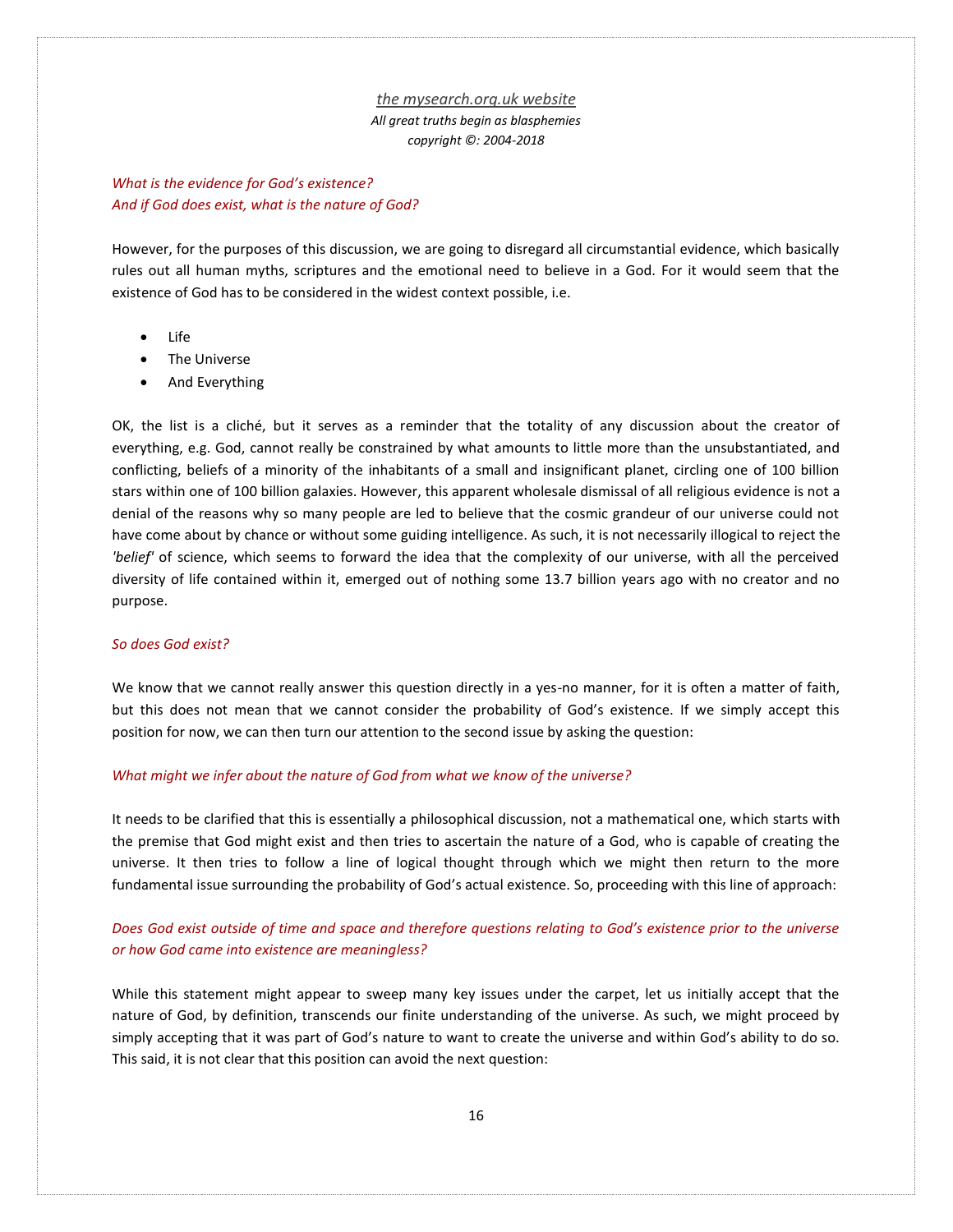#### *What was God's purpose in creating the universe?*

While any answer to such a question has to be more than a bit speculative, it might still be argued that the only option open to us is to try to pursue a line of logical reasoning. Based on logic and our own perception of human intelligence, it is difficult to imagine any sort of rational intelligence creating something, as complex as a universe, without any thought or purpose. If so, we either proceed by assuming that a thoughtful purpose existed or question whether God conforms to our idea of a rational intelligence. On this note, let us just stop to list the assumptions we shall pursue for clarity:

*If God exists, it is an intelligence that exists outside the constraints of our perception of the physical universe and is therefore not constrained by the laws of physics. However, if this intelligence is rational, it must have had a purpose when creating the universe.* 

However, having got to a point, which is not really so far removed from the doctrines of many of today's religions, our goal is to now try to gain some possible insight into the nature of God. One of the implications of the description above, i.e. that God exists outside the physical universe, is that our universe may not be the only universe and therefore God's purpose may not be solely defined by our human perception of the universe. This leads to the issue, which in theological terms might be defined as either *[theism or deism](http://www.mysearch.org.uk/website1/html/52.Scope.html)*, although we might crudely scope this issue in terms of the next question:

### *How much attention would God give each universe, if more than one can exist?*

Again, given that we cannot really address this question head on, let us try to take the line of questioning in a slightly different direction:

### *Are there any limits to God's ability?*

This seems to be a central point of both theological and philosophical debate, because if God is infallible and all-knowing, it then raises the issue as to what purpose is served, in the act of any creation, for an intelligence that already knows the answers to everything that will happen after creation. In essence, this argument has an analogous parallel to the idea of a *[deterministic clockwork universe](http://www.mysearch.org.uk/website1/html/186.Foundation.html#clockwork_universe)* in which all outcomes can be predicted in advance. Of course, if God is fallible, at least, in the sense that the outcome of the universe, and the life within it, is not deterministic, we might gain a small in-sight into the nature of God by pursuing this line of thought. In many ways, the first option appears to suggest that there would be no purpose to life within a universe in which every outcome is already known from the start and so, based solely on what may amount to a personal preference, the probability of a fallible God will be pursued by refining the previous question:

### *If God's abilities are limited, does God seek to learn?*

We have already assumed that a rational God must have had some sort of purpose, when creating the universe. So, let us try to rationalise the purpose behind the creation of our universe: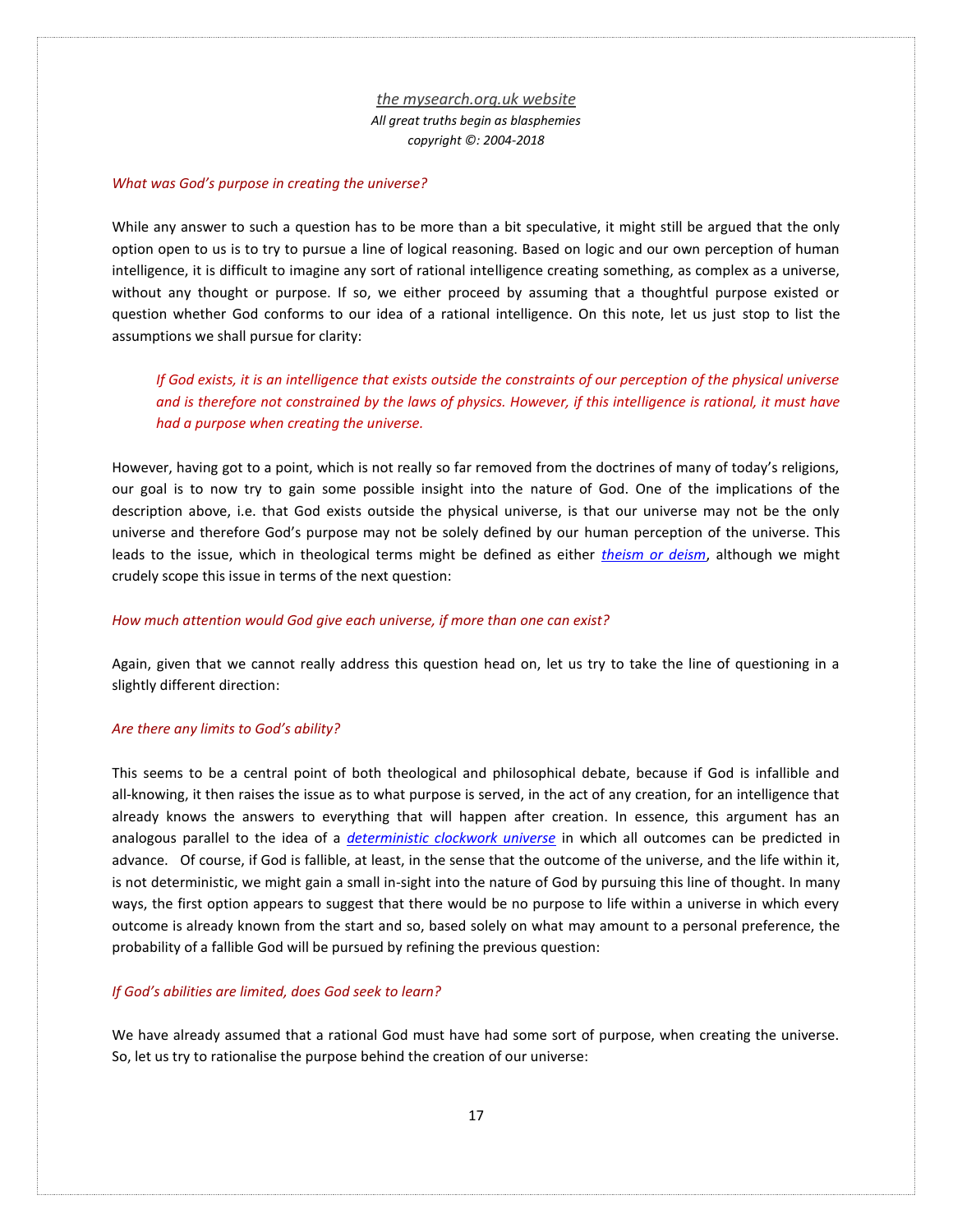### *If God has no peers, what might God seek to gain or learn from the universe?*

In mathematics, it has been recognised that even deterministic systems can generate what appears to *[be chaotic](https://en.wikipedia.org/wiki/Chaos_theory)  [or random outcomes](https://en.wikipedia.org/wiki/Chaos_theory)*. So, within the context of the current discussion, we might liken the universe to numerous deterministic systems, which although described by the laws of physics, ultimately yield unforeseen results. Again, before proceeding, let us keep track of the growing list of assumptions. Essentially, we are following a line of logic that God, if existing, is both rational and intelligent, but not all-knowing and therefore created the universe with the purpose to learn.

### *If so, what might this tell us about the nature of the universe?*

Given that we obviously threw caution to the wind, almost from the outset of this particular discussion, we might consider the notion of the universe being analogous to the most complex *[computer simulation](https://en.wikipedia.org/wiki/Simulation_hypothesis)* that could ever possibly be imagined, at least, by humanity. While this may seem a ridiculous idea, either the universe has no purpose, being the outcome of some form of quantum probability devoid of purpose and God's presence or it has purpose implying some sort of intelligent design. While either may, or may not, be true, we shall initially speculate on the latter:

### *So, if the universe has purpose, what is its purpose to its creator?*

In human terms, we recognise the power of computer simulations to teach us about the outcome of events that would otherwise be impossible to predict or even understand. Equally, while we may perceive the universe as having near infinite physical dimensions in both time and space, this may be illusionary from God's position outside the universe, where it becomes analogous to the virtual space and the arbitrary rate of time within a computer simulation. If so, we might also have to consider how many *'multi[verse simulations'](https://en.wikipedia.org/wiki/Multiverse)* could be in existence at once.

### *So, again, what might God seek to learn?*

While realising that the mind of God might not be within our grasp to understand, the issue of intelligence seems to be an attribute that we might still reflect on. Almost by definition, a universe subject to intelligent design implies some sort of intelligent awareness, where intelligence without any prospect of inquiry and expansion of knowledge would seem a fairly pointless and unimaginative existence.

### *So, what might God wish to learn from the universe?*

It is realised that this concept of God is possibly acquiring far too many anthropomorphic overtones, but it seems that all manner of religious belief proclaim to know the '*will of God'* or '*speak in the name of God'* and, by so doing, make inference about God's nature. It is recognised that for many, the idea of some sort of after-life is a solace, especially for a life often filled with sadness, but history shows us that religion has all too often been manipulated by the powerful as a means of controlling the wider populace. So, while we might wish to reject the notion of an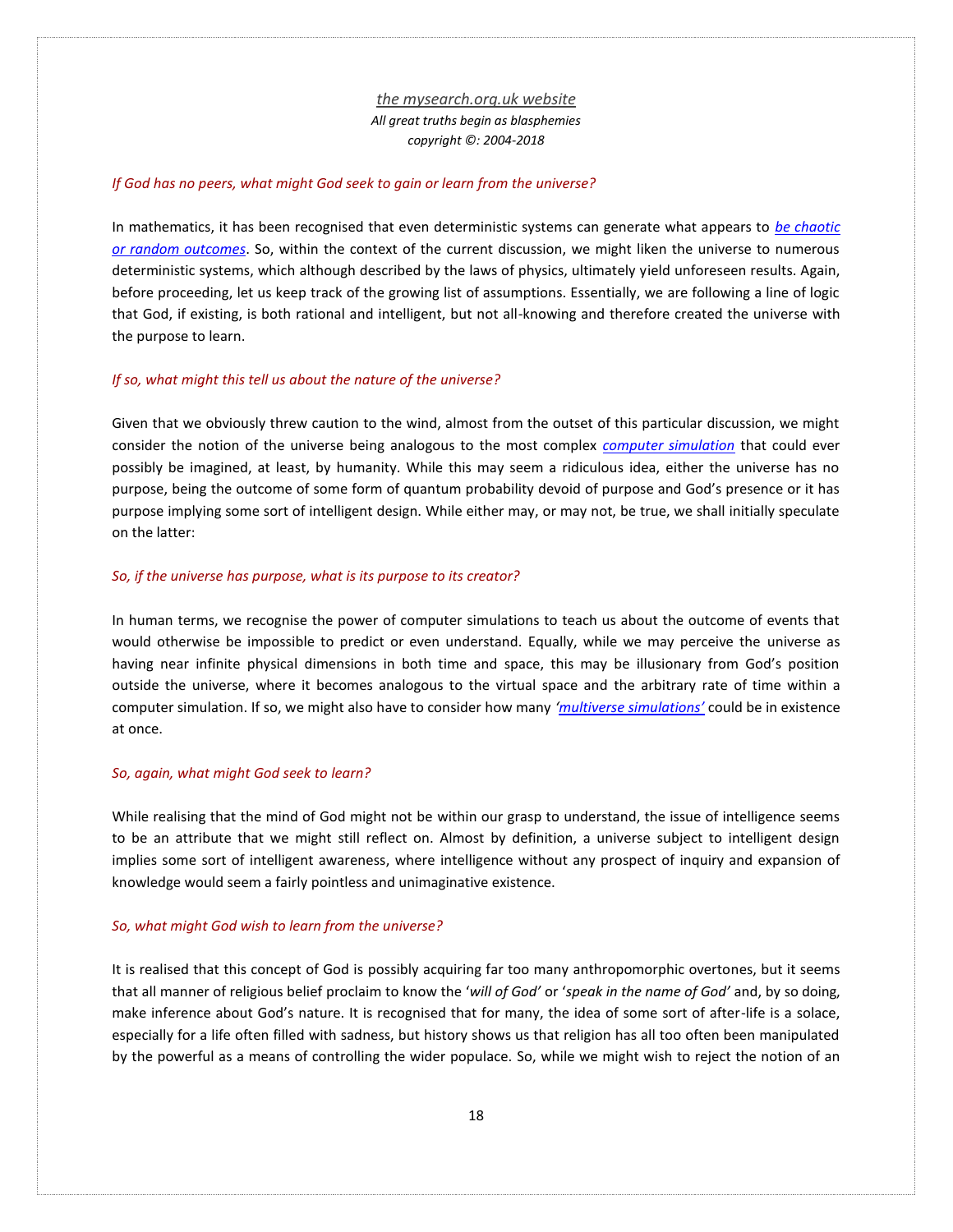# *[the mysearch.org.uk website](http://www.mysearch.org.uk/)*

*All great truths begin as blasphemies copyright ©: 2004-2018*

anthropomorphic God, let us continue for the moment in the attempt to rationalise the nature of God based on the key characteristic of intelligence:

### *Was life in the universe a planned act of creation or an unforeseen event?*

While the concept of time may be meaningless within the present discussion, science forwards the idea that our specific universe came into existence some *[13.7 billion years](http://www.mysearch.org.uk/website1/html/332.Cosmology.html)* ago. However, our solar system was only formed some 5 billion years ago, and subsequently life, *[in single cell form](http://www.mysearch.org.uk/website1/html/79.Beginnings.html)*, appeared some 3.8 billion years ago. However, it would take *[another 3 billion years](http://www.mysearch.org.uk/website1/html/82.Evolution.html)* or so for multi-cell lifeforms to become established and start to diversify, followed by another 500 million years before the appearance of homosapiens signalled what we now consider to be sentient intelligent life. However, despite the apparent enormous size and age of the universe, science has found no obvious evidence of any other intelligent life within the close proximity of our position within the Milky Way. Of course, various religions might not accept this timeline, but let us just accept that in a galaxy with 100 billion stars, and a universe with 100 billion galaxies, there may be some reasonable probability of other intelligent life. So, we might want to add to the previous question:

### *Does intelligent alien life also have a special place in God's creation?*

Now you do not often see the subject of God and aliens raised in the same sentence. In fact, you might be forgiven for suggesting that God seems to have a very parochial outlook on life, at least, according to the scriptures underpinning most religions. For not only does God not seem to have much interest in any alien life or have anything significant to tell us about the wider universe, God also appears to be equally parochial about cultural groups here on Earth, having an apparent preference for a '*chosen people'*. However, let us put this character trait to one-side and try to clarify what might actually be implied by a '*special* place *in God's creation'*:

### *Would the emergence of intelligent life, no matter where or how feeble, attract God's attention as its creator, which we have assumed to possess an inquiring intelligence?*

It is the contention of most major religions that God is still actively involved in human affairs and some scriptures even suggest that we are made in God's image. Of course, this might presuppose that all intelligent alien life either has to look like us, or has little resemblance to God. However, there is some confusion around this inference in the scriptures, as theologically, the monotheistic God is assumed to have no physical form. Therefore, let us just assume that the nature of our likeness is simply a pale reflection of God's intelligence.

### *So, can any inference be made about the nature of God's intelligence?*

While accepting that too much emphasis is being placed on the anthropomorphic nature of God, we are really only trying to ascertain the nature of God's intelligence. For example, what might we infer about the nature of God, who appears to have *'ordained'* that humanity must offer up prayers 5 times a day in order to show continued loyalty, gratitude, modesty and love towards God. Again, even if we decide to put this dubious character trait to one side with the others, we cannot really avoid the next thorny character issue: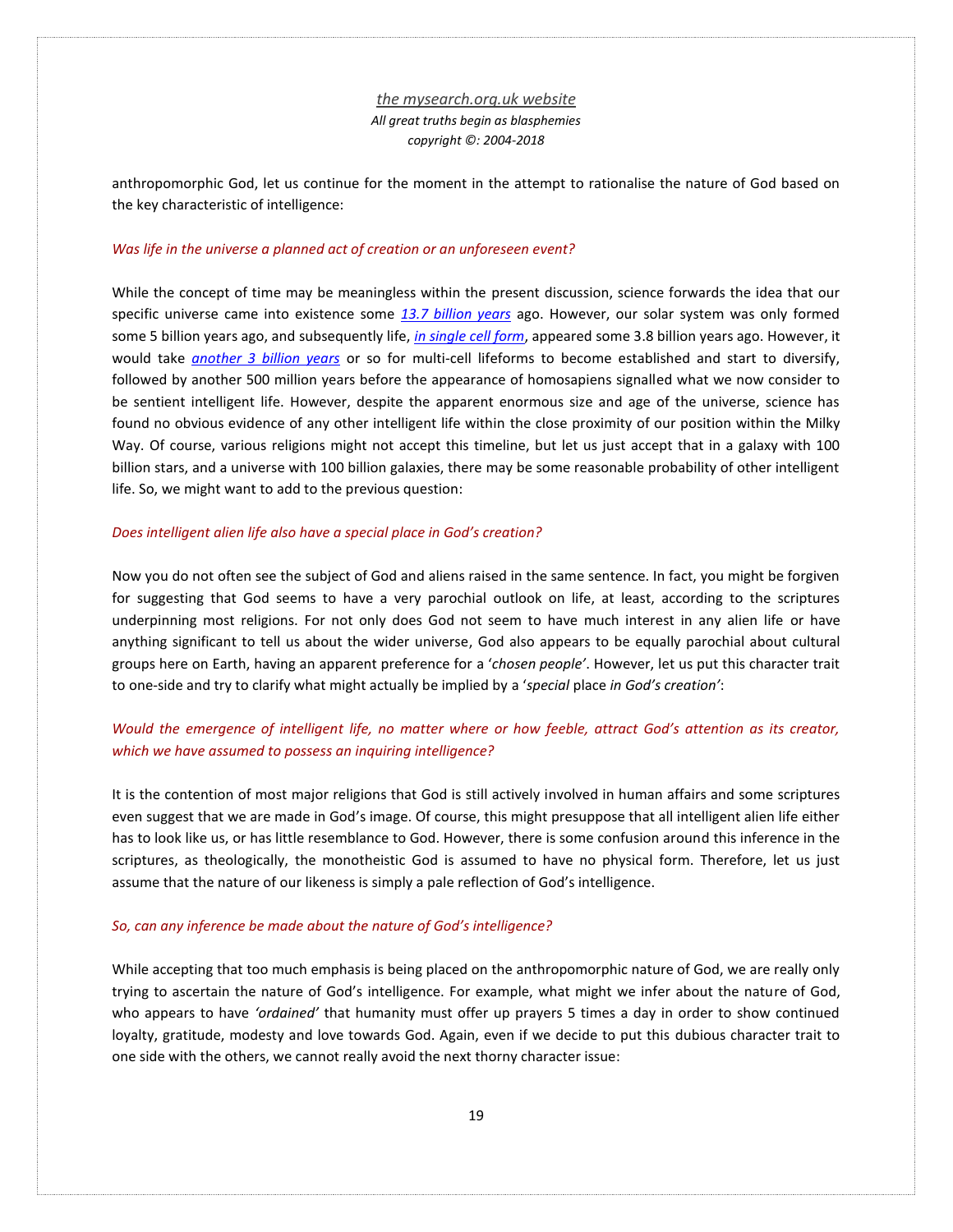### *Did God deliberately create pain and suffering, if so, why?*

If God does not exist, we can explain pain as an evolutionary survival mechanism from which physiological and psychological suffering can manifest, i.e. it is an unfortunate by-product of survival and not an act of cruelty. However, the presence of a God, aware of all the suffering in the world is more difficult to reconcile with the religious idea of a caring God, even if we throw in the ambiguity of freewill. For example:

### *What sort of intelligence would deliberately create a system, by design, in which one species needs to kill and eat another in order to survive?*

At one level, it almost seems easier to accept the indifference of the universe to pain and suffering because there is no cruel intent; rather than the idea of a God whose nature reflects either an inability to comprehend the suffering, an inability to do anything about it, or worse still, a callous indifference. Of course, some will wish to counter this negativity by citing all the beautiful things in the world along with the cosmic grandeur of the universe as a whole. However, this seems to be analogous to only looking at the skyline of a major city, while totally ignoring the poverty of the inner-city slums.

### *Why does God have so much trouble in communicating its wishes to humanity?*

On the basis of logic alone, it seems difficult to explain why an all-powerful, all-knowing God would have so much trouble in making '*his/her/its'* existence known, if God's wish and requirements for humanity was to follow certain rules. Therefore, we might question the apparent ambiguity that seems to always surround the unsubstantiated proclamation of the prophets of antiquity. You would think God either wants its existence within the universe to be unambiguously known or wants to remain *'incommunicado'* outside the universe. Therefore, some might conclude that the ambiguity that does surround the existence of God in today's world is probably a reflection of human delusion rather than being attributable to some introverted cosmic intelligence. Possibly we can put the implications into some alternative focus:

### *If God did not exist, would humanity still have created a god?*

This is not intended to be a frivolous sound-bite for it would appear that humanity has perceived the need for all manner of gods since the beginning of civilisation. One of the first requirements placed on the existence of a god, or gods, was to provide solace at the death of a loved one. Another need manifests itself in the need for reassurance that all the hopelessness, pain and injustice, so often found in this life, will be swept away in the after-life. Another, more *[Machiavellian](https://en.wikipedia.org/wiki/Machiavellianism)* need is the realisation that religious belief was a useful means of maintaining political power over an impoverished population. Of course, to start with, these needs were not addressed by the God of present-day Judaism, Christianity and Islam, but rather the many older gods that predate the idea of a monotheist god.

*So why did the 'real' God not simply establish its existence from the outset?*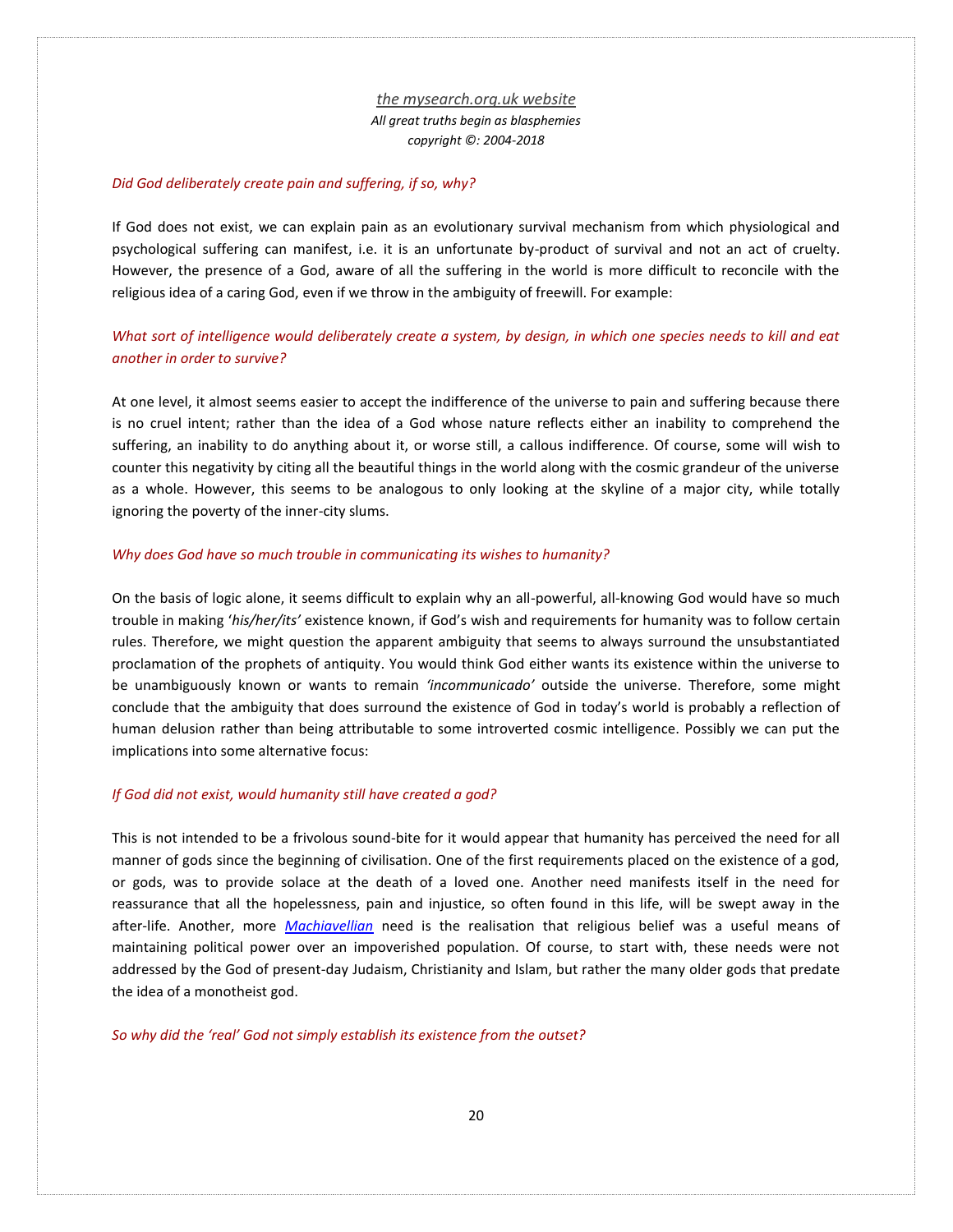In some respect, we have probably taken this discussion as far as needed. As such, it might simply have to be accepted that some people will always need the solace, reassurance or power of belief. Even so, this belief is primarily based on an emotional need and constitutes no proof of God's existence. However, because there are so many belief systems with so many conflicting descriptions of the nature of god(s), it becomes impossible for *'probability'* to favour any of them.

### *But what about the probability of the existence of a God as a rational intelligence?*

Because this has hardly been a rigorous analysis, any opinion has to be declared as subjective. This said, it does appear difficult to reconcile the nature of God as the intelligent designer of the universe based solely on the argument that *'the universe is here, so somebody had to have made it'* school of thought. However, the attempt to second guess the nature of God, as a rational intelligence, has also proved to be problematic, not only in comparison to our own perception of what is rational, but from the idea that God is not only active within the universe, at large, but within the daily lives of people on planet Earth. You might rightly point out that the line of logic adopted was far too anthropomorphic to be taken too seriously, but in many respects, this has always been the dichotomy for all accepted religions. Either God possesses some human-like qualities, which it is perceived forms a special bond between God and humanity or God is such an alien intelligence that it must appear too much of an abstract concept with little relevance or interest in the lives of mere mortals on an insignificant planet within the totality of the universe(s). However, we could have pursued a more metaphysical idea of God in which philosophers and scientists alike have tried to describe God, not as a separate intelligent entity outside the universe, but more in terms of God being the substance or *[logos](https://en.wikipedia.org/wiki/Logos)*, of the universe.

### *But does such a God provide humanity with any solace or any better answers?*

As indicated, for many, God appears to hold the promise of an eternal afterlife and a reunion with loved ones previously lost. Belief in God also offers the hope of redemption and absolution from past sins, pain and suffering for those basically good of heart, where finally the strife of human life disappears into the light of eternal salvation. While it is an idea with obvious appeal, we are still left with one final question:

### *Is it true?*

Probably not. However, despite my personal views, it has to be recognised that not everybody wants to, or is equipped to, look into an abyss created by scientific logic, which some may argue is also only based on probability, not certainty - see *[Quantum Perspective](http://www.mysearch.org.uk/website1/html/323.Quantum.html)*. Equally, from a psychological perspective, we might realise that *'believers'* will never know if they are wrong, while *'atheists'* will never know they are right. Of course, given the opposite is not true, belief may seem the safer bet, although not necessarily in the best interest of humanity.

### <span id="page-20-0"></span>**1.1.6** *[Life after Death](http://www.mysearch.org.uk/website2/html/252.Afterlife.html)*

*[Jannah](https://en.wikipedia.org/wiki/Jannah)* is often compared to the Christian description of Heaven, although there are differences. Jannah is the Islamic idea of paradise, which might be interpreted as simply the '*Garden*'. According to Islamic belief, after death, one will reside in the grave until the appointed resurrection, after which Muslims believe that an individual will be judged according to his or her deeds in the worldly life. In-line with Muslim belief, everything one longs for in this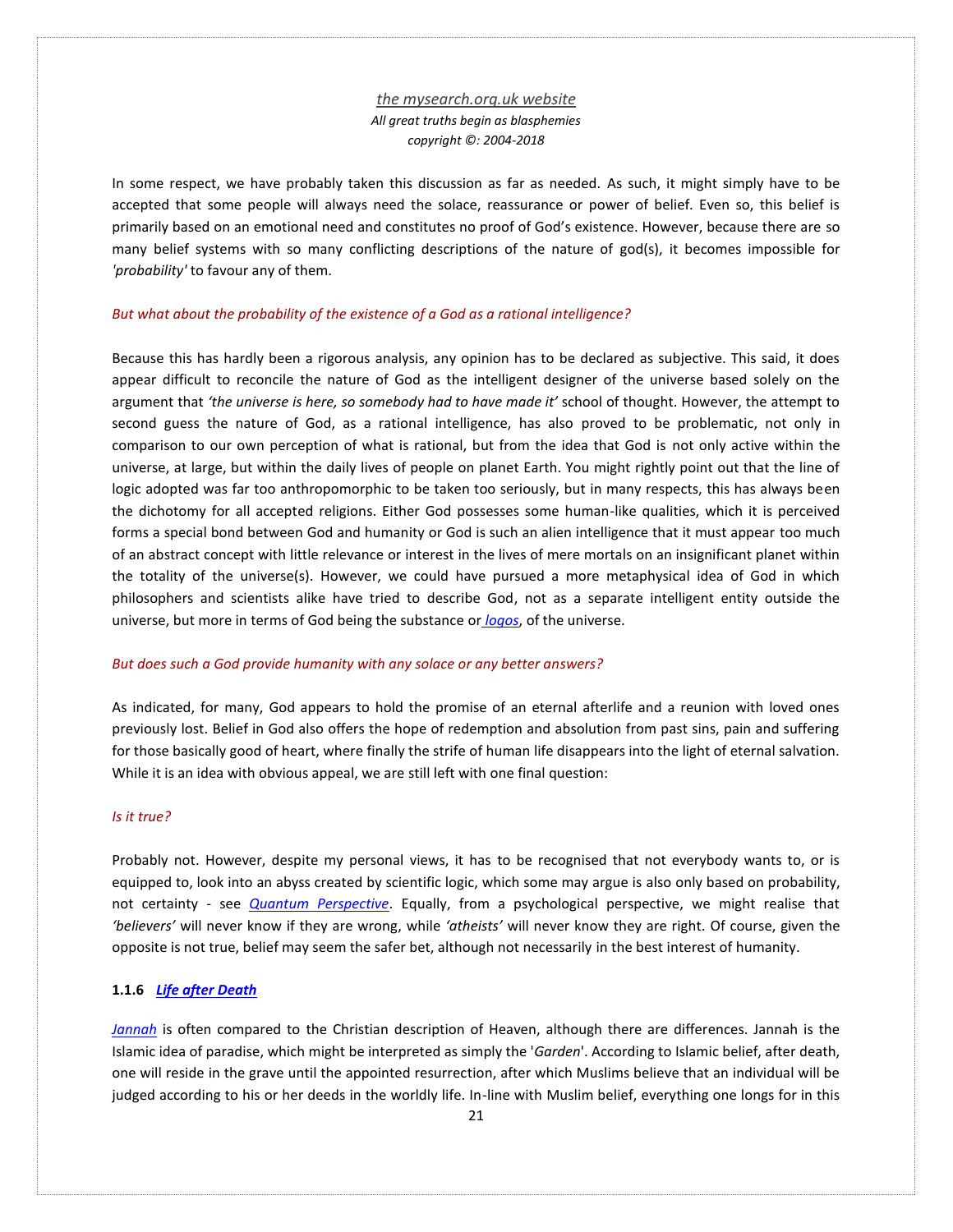world will be there in Paradise, although there appears to be some level of '*segregation*' in that the highest level of Paradise is where the prophets, the martyrs and the most truthful and pious people will dwell. In contrast to Jannah, the word *[Jahannam](https://en.wikipedia.org/wiki/Jahannam)* is often used to refer to the Christian idea of hell. Of course, on a more sceptical note, one might question whether the description of Heaven or Jannah has better served a more-earthly purpose rooted in political and social control. For it would seem that you might more easily convince somebody to serve, and even die, for a common cause, if they profoundly believe in an afterlife, as described above. Clearly, such ideas were, and remain, a powerful motivation for many people. So, the first question is:

### *Can we ever consider the implications of an afterlife in more logical terms?*

While it would appear that we can take few things in life for granted, it would seem that there is one important exception, i.e. we must all die at some point in the future. For while science may come to address a degree of longevity, immortality probably remains an unrealistic and possibly undesirable goal. Philosophically, most people come to accept this outcome as inevitable, but contrary to the scientific evidence, many people preferred to put their faith in some sort of theologically inspired description of a life after death. While accepting that this is not a cheery subject, it does seem to be one of some importance within this overall discussion, where it would appear there are no absolute guarantees that any human perspective can be certain of its facts. However, we might start based on what we



do know, which relates to life before death. Medical science has acquired a lot of information about the human body and the functioning of the brain over the last hundred years or so. As such, we might crudely describe the human body, for the purposes of this discussion, as a life support system for the brain in which our consciousness resides. For all evidence suggests that any damage to the brain can seriously affect our personality and that death of the brain is a terminal event. So, as a simplistic, although possibly unsettling starting point:

#### *What do you think happens to somebody in the afterlife, who has always been mentally disabled in this life?*

This is somewhat of a rhetorical question, as science possibly has little to say on the subject of an afterlife that is invariably described as transcending the physical realm. However, philosophically and theologically, it is a question that raises the profound issue of our perception of any continued existence in the afterlife.

#### *What underpins the idea of an afterlife?*

Clearly, many people have witnessed death and will accept that the physical body and brain simply decay after death, such that life based on our physical form, would appear to end when we physically die. Therefore, as suggested, the concept of an afterlife remains essentially a matter of philosophical debate and theological conjecture that requires some aspect of life to transcend our physical existence, which is often referred to as the '*spirit*' or '*soul'* of a person.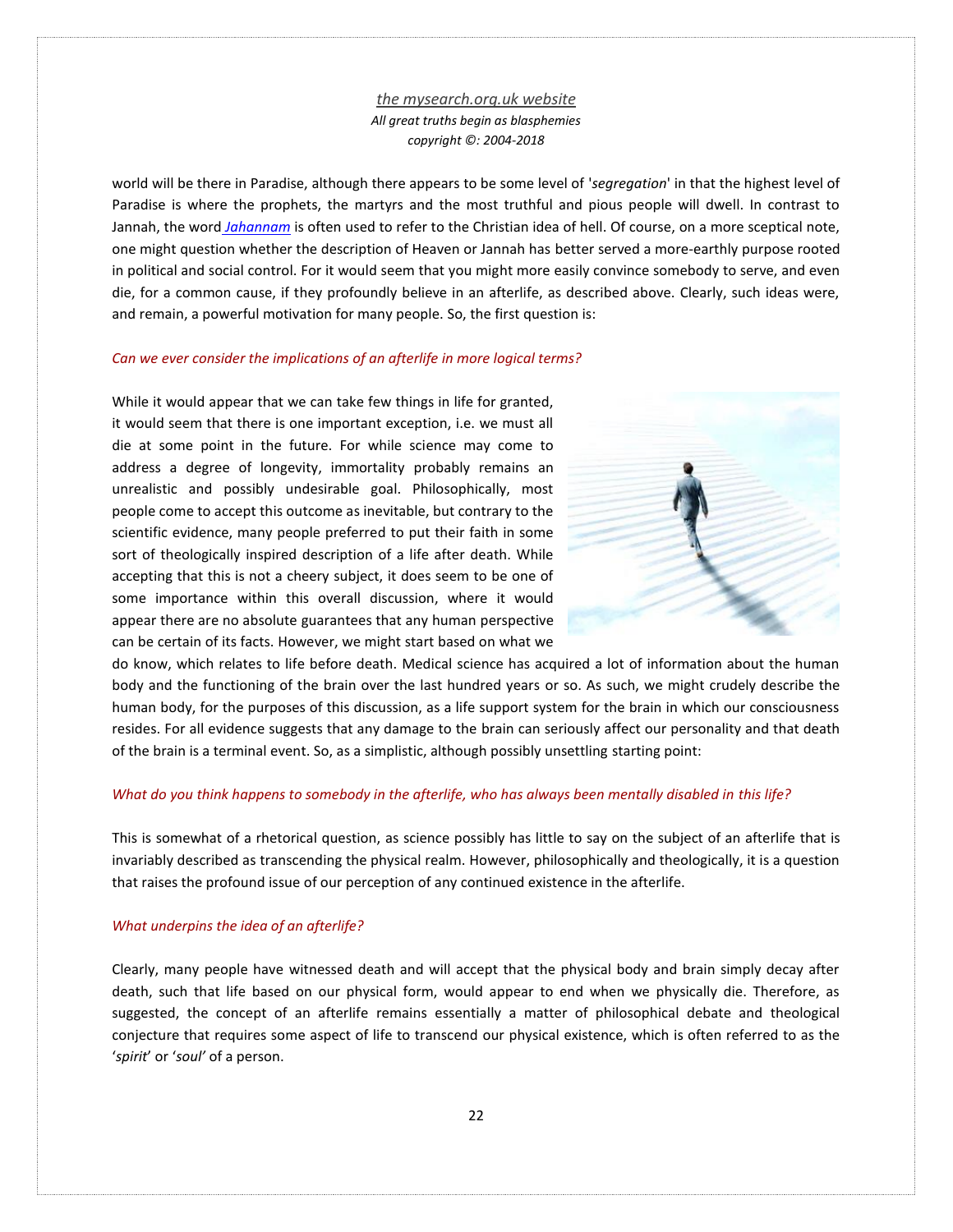### *What is the nature of the soul?*

It is suspected that there are as many different descriptions concerning the nature of the soul as there are religions and schools of philosophy. However, it might be suggested that the idea of the life of a person continuing on into some form of transcendent spirit world has been around as long as humanity has grieved over the loss of a loved one that appears in most cultures. As such, the idea of the soul may have originated as a natural response to an emotional need to alleviate grief through the idea that the life of a person, who has just died, continues on in another realm that is also thought to be *'a better place'*. In this context, the soul is not just a theological belief; it is a psychological *[human need](http://www.mysearch.org.uk/website1/html/8.Evolution.html#Maslow)*, which later became a central theme of the myriad of philosophical and theological doctrines that not only sought to explain death, but the very meaning of life as well. In this context, the logic of science may often appear cold and without compassion, unable to explain the purpose of life or death. However, the goal of science is only to reflect how the universe really is, not how we would like it to be.

### *What, if anything, might we say about the existence of a soul?*

Well, despite much soul-searching, science has found no substantive evidence that supports the existence of a soul that survives death. So, despite the millions of claims people have made to having seen the ghost of a person, presumably in some sort of afterlife, all controlled attempts to verify such claims have either failed or proved to be inconclusive.

### *But surely science is not in a position to verify events that transcend the physical realm?*

While possibly true, this argument has to work both ways. If science cannot prove the non-existence of the soul, theology must be no more able to prove its existence or speak with any authority on such matters. As such, we might return to Carl Sagan's argument that it is the extraordinary claim that needs to provide the extraordinary proof.

### *If we cannot prove the existence of the soul, one way or the other, can we still expand the discussion by speculating on the assumed nature of an afterlife?*

It is clear that the idea of an afterlife has become a central belief of most religions. What is possibly more of an issue is how most religions feel able to speak with such apparent authority on the nature of heaven and the concept of eternal salvation given the apparent uncertainty that implicitly surrounds such concepts. However, this apparent authority does not mean that all religions share a common vision of the afterlife, far from it, for it would appear that virtually all religions have developed their own descriptions of the afterlife based on their own interpretation of ancient scriptures. However, history suggests that most theological ideas of an afterlife have also developed since the writing of these scriptures, which might also suggest the views currently espoused are essentially modern extrapolations of much older ideas, which were written by essentially unknown historical figures who presumably had only a limited understanding of modern science and the functioning of the human brain. Therefore, it does not seem unreasonable that we should continue this discussion by considering some of the wider implications that come along with the idea of an eternal afterlife.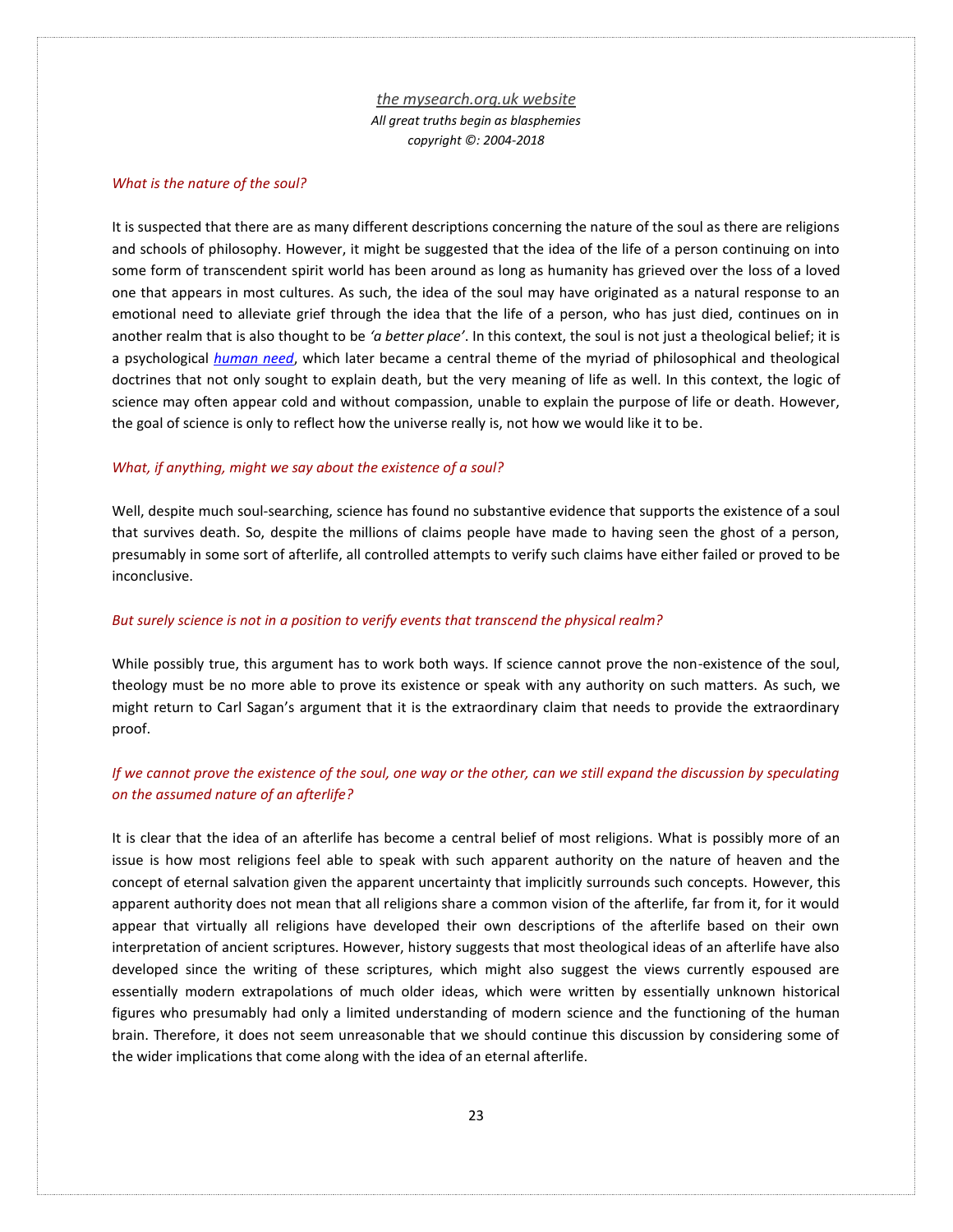### *In what form will 'you' exist for all eternity?*

The key word here is '*you'* because it might be argued that the metamorphosis that must overtake us on the death and decay of our body, and more importantly our brain, must be a fairly traumatic experience, if we somehow survive it. However, despite the implications of such radical change, it would seem that there is a common belief that some sense of our personal identity is retained by which we might recognise ourselves and other people after death.

*Is it reasonable to assume that we continue to exist as essentially the same person after death or is the word 'person' even applicable?* 

Many people seem to envisage the afterlife as some continuation of their self-awareness, as an individual, because if this were lost, they would cease to be and therefore will have effectively died, even if some spiritual soul continues to exist. As such, it would seem that many people prefer to believe that the afterlife will preserve some aspect of their sense of self, which would appear to be rooted in the memories of their life before death:

#### *So, what makes you 'you' and not something else?*

Clearly, our sense of self is based on an outward perception other people have of us and an inward perception of ourselves supported by all our memories that have helped define our lives. However, before pursuing this line of thought, let us consider this question from a slightly different perspective:

### *If you woke up in the afterlife, what are you expecting to find?*

For many people, the idea of an afterlife often holds the hope of being reunited with loved ones who died before them. However, there are also some negative implications associated with this idea that do not often get discussed, for fairly obvious reasons, but are none the less relevant to this discussion. Initially our thoughts may focus on a partner in life, e.g. husband or wife, or equally a child lost too early in life. By way of a sad example, in 1851, Charles Darwin lost his own beloved daughter, Annie, of whom he wrote:

> *"We have lost the joy of the household and the solace of our old age. Oh that she could now know how deeply, how tenderly we do still and shall ever love her dear joyous face."*

It is known that the death of Annie affected both Darwin and his wife deeply, albeit in different ways due to their opposing beliefs. However, while it is pure speculation you cannot help wonder, after reading the words above, as to whether Darwin would have gladly been proved wrong in his own beliefs, so that on his death he might have been reunited with his daughter. For it would seem that logic cannot always override the emotional need to believe in an afterlife. However, this said, it does not really change the fact that we often wish for many things that in reality never come true.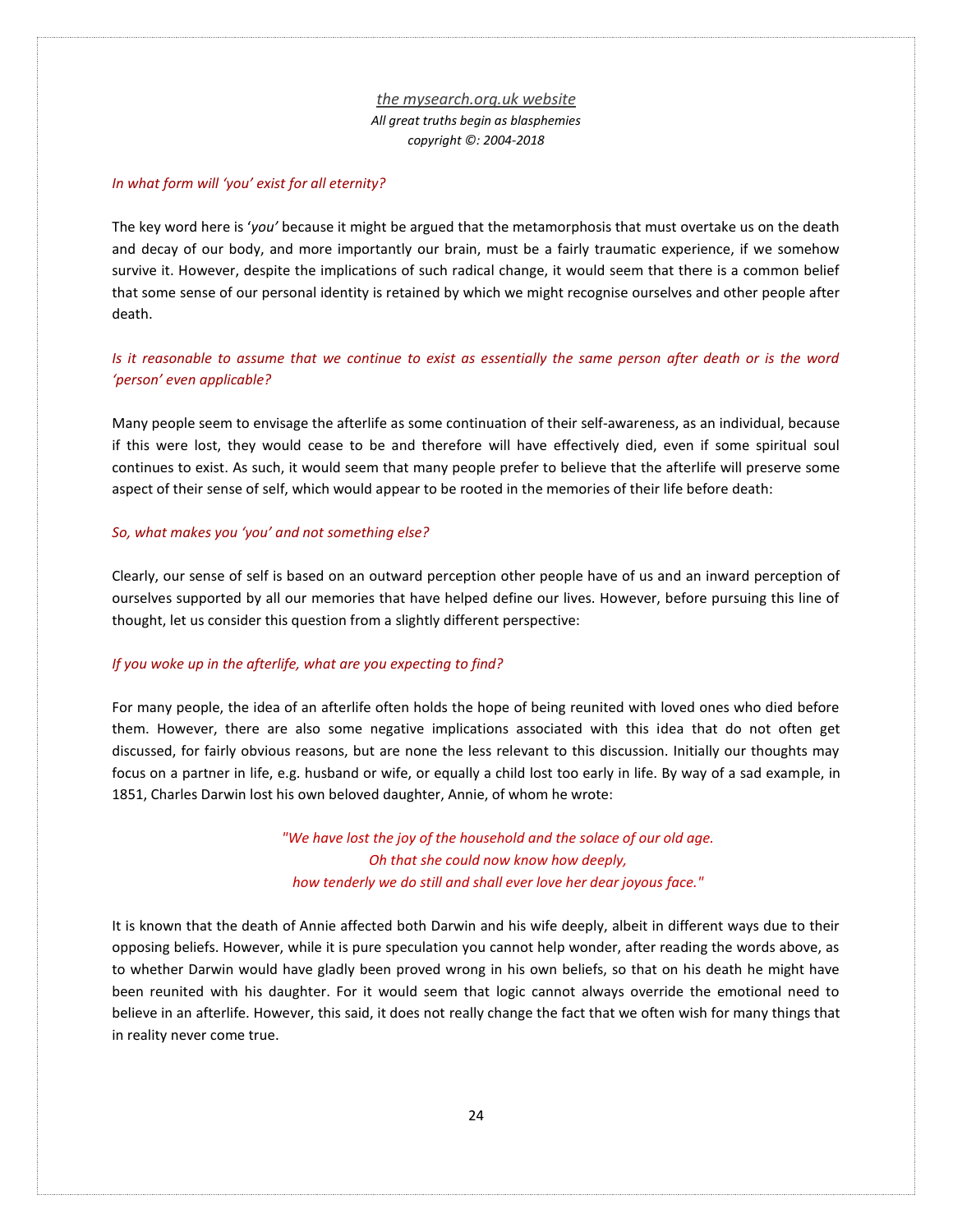*Where does the list of the people associated with our lives end and are they all locked in time, waiting for us, as we remember them?* 

At one level, there is simply the ambiguity of a person's age being constrained by our memory of them, and presumably they of us. However, there is also the more distressing idea of a mother's sincere desire to be reunited with a baby lost in childbirth. It is distressing, not just because of the nature of the loss, but because it is so difficult to resolve the meaning of the continuance of an afterlife of a baby that did not have time to form any identity prior to death. Of course, if the baby's soul does develop after death, would the mother still recognise her baby's soul and would the soul of the grown baby still want the love of an aged mother to which it had never had the chance to bond. So, with these sad thoughts in mind, let us return to our earlier question:

### *What makes you 'you'?*

Certainly, within the context of our physical life, our identity as a person appears to be linked to both our physical form and our mental abilities. However, with this said, we must also recognise that we undergo much change during our lives, to the extent that the person we were once, aged 7, will bear little resemblance to the person we will become, aged 70.

### *Is it possible to retain our sense of identity in the afterlife?*

While some vague notion of an incorporeal existence might be suggested at this point, it hardly seems to address the wider implications of an eternal existence without form. For it would seem that our identity is predicated on our human form and this form, for better or worse, has defined the scope of the physical senses through which we have experienced life and has helped underpin our memories, our likes and our prejudices.

### *Can we really even begin to imagine an existence without form lasting for eternity?*

Without spelling out all the implications of an eternity spent with countless generations of family members who you may have never met, and possibly had no particular desire to meet, even in life, we come to what might seem to be a flippant question:

### *What are you going to do for the rest of eternity in the afterlife?*

OK, if we skip over the mundane inference of this question, there is still the logical consequence of what we do within the eternity of an afterlife. Of course, before we even attempt to answer such a question, we need to realise that according to many religions, the nature of the afterlife is not just about our wishes, as it would appear that God places some fairly specific requirements on who gains entry to heaven or hell. However, in practice, most religions seem divided on the actual '*terms and conditions'* imposed by their beliefs, although most appear to subliminally allude to the need to have lived a '*good life'* as a prerequisite to entering heaven. However, there is often an escape clause for the sinner who genuinely repents and embraces the beliefs of a particular church, assuming that it really has the endorsement of the '*one and only*' God. Therefore, on this point, we might wish to question how some theologians, schooled in the beliefs of a certain religion, have come to speak with such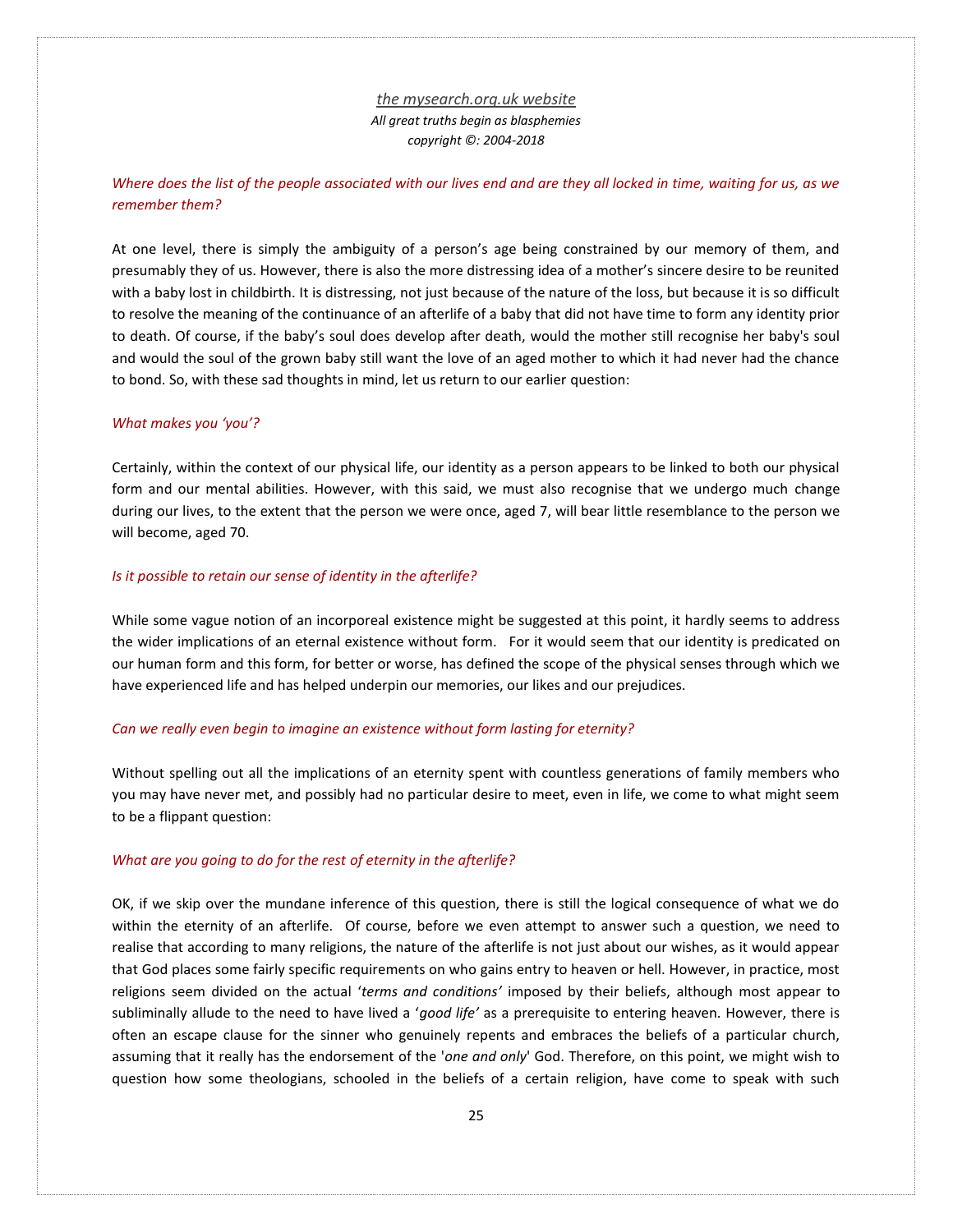authority and certainty on such matters, as certainty does not appear to exist in the conflicting spread of their ideas. For example, many religions simply imply that those who do not believe in God must go to a place without God, which might be described as *[Hell](https://en.wikipedia.org/wiki/Hell)* or *[Purgatory](https://en.wikipedia.org/wiki/Purgatory)*. In contrast, others are slightly more benign in the suggestion that everyone will go to *[Heaven](https://en.wikipedia.org/wiki/Heaven)*, eventually, no matter what they have done or believed on Earth, although they are often vague on the timeframe in some of these cases. While yet others simply contend that Hell corresponds to the '*termination*' of the soul.

*If we were to reject an afterlife based on religious doctrine or, equally, one fraught with the problems of an eternity getting to know all our long-lost dead relatives, what alternative might we wished for?*

If we overlook the emotional anguish of losing somebody close to us, many people may not really be looking for immortality for themselves, but rather to fulfil a much simpler desire for answers and a resolution of injustices and wrongs committed by them or against them in life. In this context, most of us would like to think that there was some larger purpose to our own lives and the lives of those we have loved and lost. Of course, in this sense, the atheists must go to their grave knowing that there is little probability of this being the case. However, they possibly have the solace of knowing that they looked at the wonders of the universe in a spirit of honest inquiry, while the theists may have the solace of their firm belief in life everlasting, irrespective of whether they will ever have to come to terms with what that might actually imply.

### <span id="page-25-0"></span>**1.1.7** *Final [Retrospective](http://www.mysearch.org.uk/website2/html/253.Retrospect.html)*

In many respects, this discussion has not really been about religious belief in isolation, but rather an attempt to consider a more '*human perspective'* of the world in which we find ourselves. However, this perspective is invariably shaped by the time and place into which we are born, such that personal perspective cannot help be influenced by the culture in which we develop towards adulthood. Whether you described this '*influence*' as education or indoctrination might also be a matter of perspective. Of course, as history attests, the issue of religious belief can easily become a



I think you should be more explicit here

dominating factor within any culture for the different reasons outlined in terms of Maslow's hierarchy of needs. This said, this discussion has been positioned at the end of the '*[Perspective](http://www.mysearch.org.uk/website2/html/2.Perspective.html)*' section of '*[Website-](http://www.mysearch.org.uk/website2/html/1.Home.html)2'*, such that it might also be seen as an introduction to the '*[Development](http://www.mysearch.org.uk/website2/html/7.Developments.html)*' section, which then attempts to consider some of the other factors that surround the issue of human development, i.e. past, present and future. For, in many ways, what humanity has become is reflective of its past beliefs, which will undoubtedly continue to have some influence on the future.

### *So, how might we try to understand the human perspective?*

At one level, this perspective is often *'externalised'* as a '*[worldview](http://www.mysearch.org.uk/website1/html/5.Worldviews.html)*' that might reflect our understanding of the world, as an individual or as part of a collective society. However, we invariably have an '*internalised*' or private perspective that we often do not always want to *'advertised'* in the public domain, which is possibly more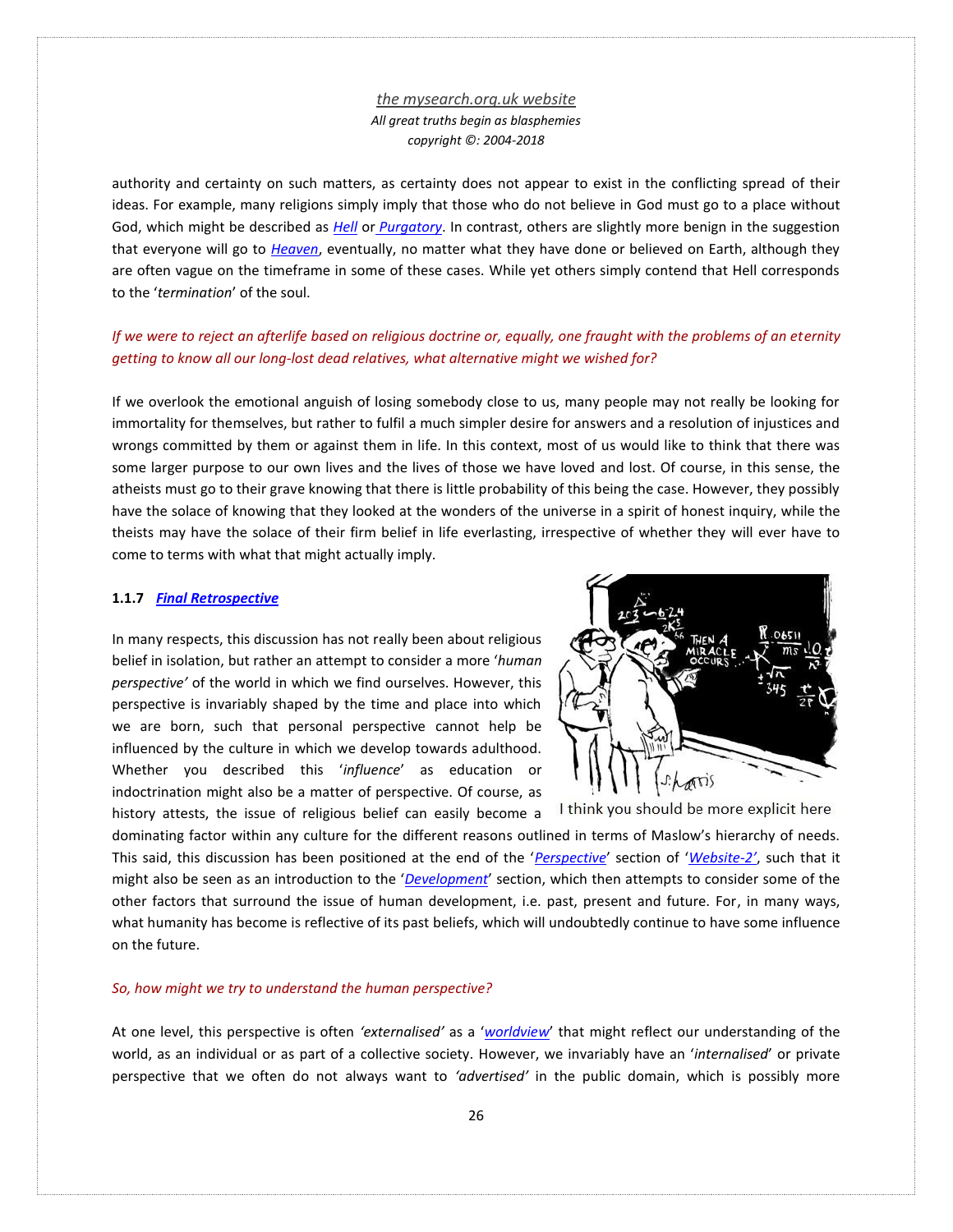reflective of our personal experience of life. Of course, while much of our life experience can be taken up relatively mundane issues, we still occasionally reflect on the more profound purpose of our existence. Of course, as the years pass, the cycle of life and death may become increasingly real to us as we face up to the idea of our own eventual non-existence, which can be a disconcerting thought for many. While the term '*non-existence'* may seem a strange choice of words, it is used deliberately because it may better convey the potential finality at the end of life in the absence of any religious belief.

### *But is the idea of non-existence really the central concern?*

While it is difficult to generalise, it is possible that many may have a simpler desire based on the hope that their life has some purpose, as the idea of a universe, and the life within it, evolving without purpose can appear profoundly depressing. If there is an element of truth in this position, it may explain the development of so many different worldviews, anchored in religious belief, which has undoubtedly biased the way many prefer to understand the nature of their existence. However, we might attempt to characterise the purpose of existence in a number of different ways.

### 1. Purpose is a result of mechanical laws:

This position assumes that any purpose within the universe must result from the laws of physics. Therefore, it may also imply that the purpose of our existence is merely a transitory by-product of these mechanical laws. However, many may reject this position on the grounds that it provides no real explanation of the complexity of life and seemingly requires the universe to begin as an '*effect without a cause'*.

#### 2. Purpose is a result of intelligent design:

Alternatively, some may prefer the universe, and the life within it, to be the result of some intelligent design, e.g. a deity of some description. However, this position may then imply that the purpose of existence be constrained within some preordained design of this deity and, on the scale of any universal design, life may have limited freewill.

### 3. Purpose is subject to evolution:

Finally, based on the evidence that exists, we might assume the universe, and the life within it, is subject to constant evolutionary change. So, while life may have initially only had one simple purpose, i.e. survival, the evolution of life towards conscious self-awareness has also allowed the purpose of existence to evolve.

To generalise further, we might label option-1 as a '*non-believer'* perspective and option-2 as a '*believer*' perspective. While both these options aspire to explain the *'true'* nature of the universe, one appears devoid of human purpose, while the other requires a leap of faith unsupported by evidence. Therefore, an '*agnostic*' position might be best reflected in option-3, which rejects the certainty of any fundamentalist position, i.e. both believer and non-believer, in preference of an on-going examination of the observable evidence of evolution. Within this option, the issue of the ultimate purpose of the universe remains unknown and the issue of life after death extends beyond any known means to verify, i.e. both remain speculation. On this basis, it is argued that the only pragmatic option left open to humanity is to take responsibility for its own future, even though this approach may lead to many unforeseen consequences – see '*[Brave New Worlds'](http://www.mysearch.org.uk/website2/html/146.NuWorlds.html)* for examples.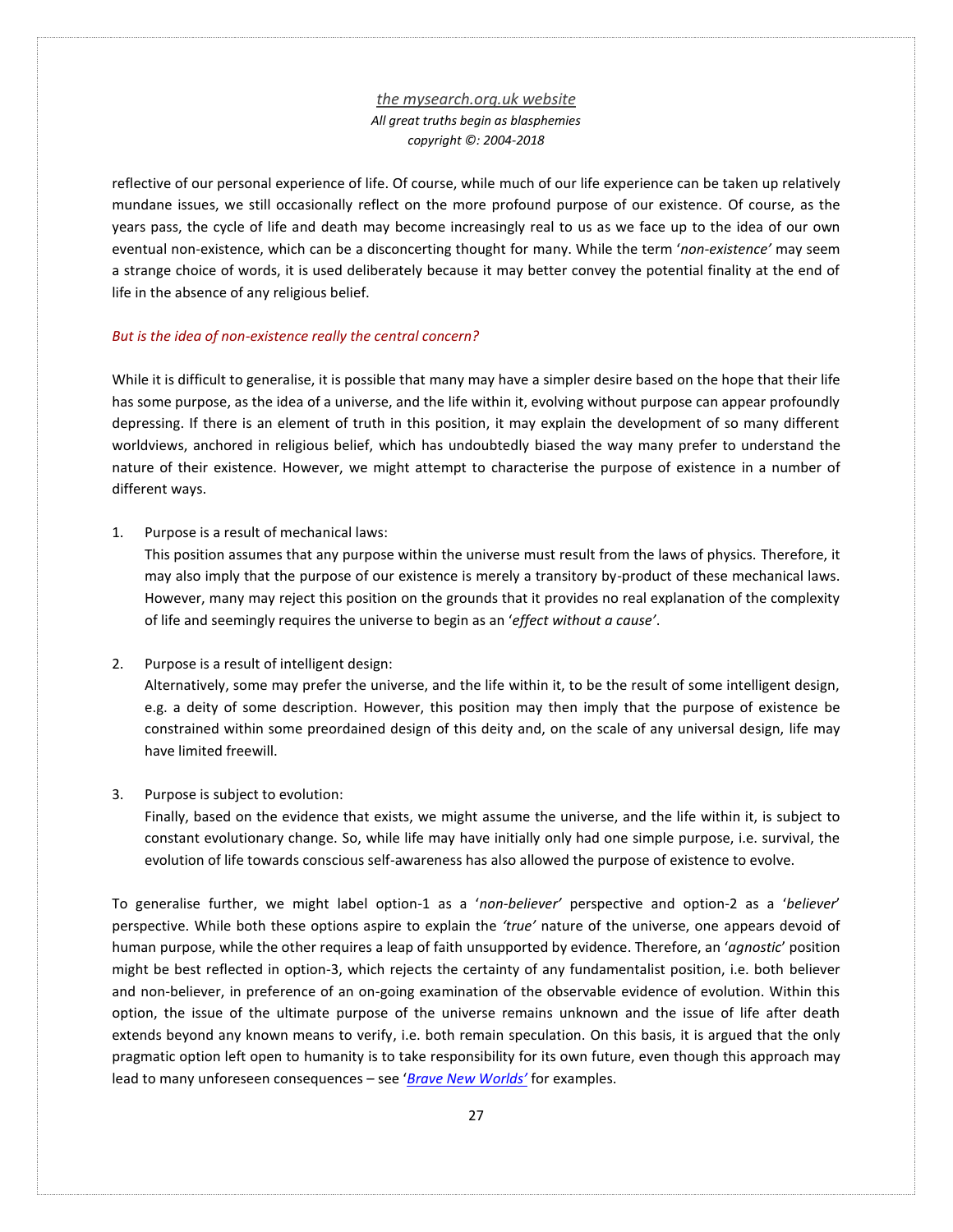### *How as the human perspective of reality changed?*

Putting aside any belief in a transcendent reality, few of us now grow our own food and most of us prefer not to think about the millions of animals that are bred and led to slaughter ever year in order to feed a growing global population. In this respect, and many others, it might be argued that most of humanity already has an abstracted perspective of reality, based on the last 10,000 years of cultural development. However, evolutionary genetics suggests that humanity is still much the same as it was when it embarked on the process we now call *'[civilisation](https://en.wikipedia.org/wiki/Civilization)'*. The reason for raising the dichotomy between this abstracted reality and the underlying physical reality of the world is that it leads to a key question that future generations need to consider:

### *Is it important that the collective human perspective remain anchored in truth?*

The apparent simplicity of this question belies the scope of its implications; for it questions the continuing need to believe in things that the physical world does not necessarily support. For a retrospective *[review of history](http://www.mysearch.org.uk/website1/html/10.History.html)* suggests that essentially all human worldviews have been based on earlier false assumptions given that all knowledge is fallible or, at least, subject to correction. So, while some fundamentalists may cite the infallibility of the word of God in support of their specific worldview, history, science and the human condition would appear to cast serious doubts on such claims. However, this position does not reject the need for all belief systems, for to do so would be to misunderstand the underlying nature of humanity and the emotional necessity for some to believe in a higher purpose. However, there is an inherent danger in belief that disconnects humanity from both logical and physical evidence, which might again be expressed in the words of *[William Clifford](http://www.mysearch.org.uk/website1/html/34.Clifford.html)*.

*"The danger to society is not merely that it should believe wrong things, though that is great enough; but that it should become credulous, and lose the habit of testing things and inquiring into them, for then it must sink back into savagery. It may matter little to me, in my cloud-castle of sweet illusions and darling lies; but it matters much to Man that I have made my neighbours ready to deceive. The credulous man is father to the liar and the cheat."* 

While the various *[socio-political models](http://www.mysearch.org.uk/website2/html/100.State.html)* of today's world may continue to survive for some considerable time, in evolutionary terms, it is difficult to see how global stability can be maintained long-term without *[radical change](http://www.mysearch.org.uk/website2/html/185.Catalysts.html)*. Of course, if nothing is done, there is always another global model that may still return to transcend all our abstracted worldviews and institutions. It is called '*[survival of the fittest](https://en.wikipedia.org/wiki/Survival_of_the_fittest)'* and it is both brutal and without compassion. None the less, it is known to be very effective in addressing excessive *[population growth](http://www.mysearch.org.uk/website2/html/8.Population.html)* across the entire animal kingdom. Whether humanity can claim to have fully transcended the definition of an animal may well depend on what responsibility, and action, it is prepared to accept for its own *[future evolution](http://www.mysearch.org.uk/website2/html/106.Humanity.html)*, i.e. natural or man-made. Clearly, based on what has been predicted elsewhere within this website, *[technology](http://www.mysearch.org.uk/website2/html/186.Technology.html)* in the form of AI and genetic modification could come to profoundly change the world, especially if humanity is forced to adapt to even more radical environmental change.

*So where is all this blasphemy leading?*